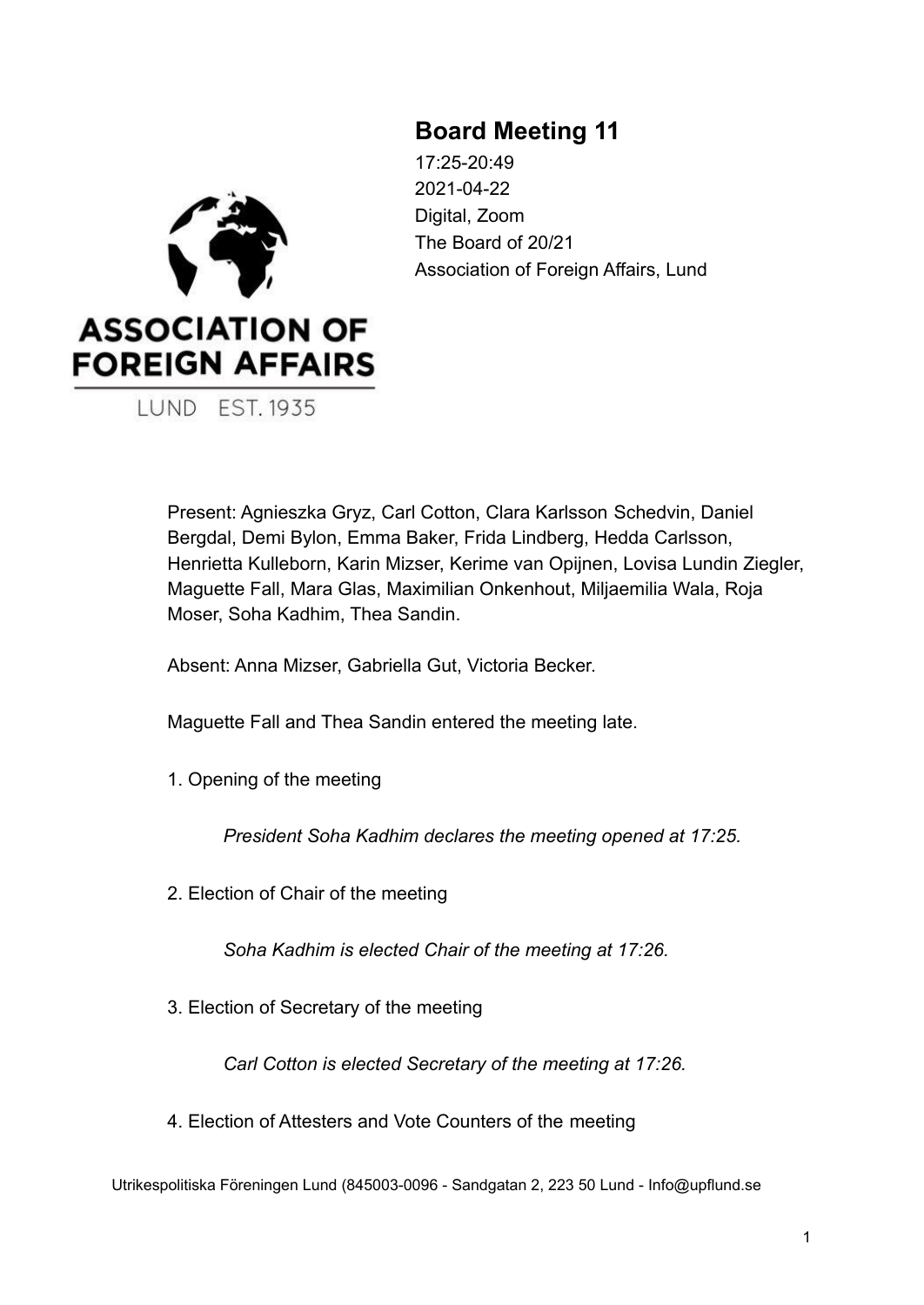*Emma Baker and Daniel Bergdal are elected Vote Counters and Attesters of the meeting at 17:27.*

5. Co-opted Persons

*There are no requests to be co-opted into this meeting.*

6. Approval of the electoral roll

*Chairperson Soha Kadhim proposes to set the electoral roll to 17 and asks the vote counters to confirm this.*

*The electoral roll is set to 17 at 17:28.*

7. Approval of the Agenda (Attachment 1)

*Proposal to approve the agenda.*

*Passed by acclamation at 17:29.*

8. Ratifying Per Capsulam Decision

*There are no Per Capsulam Decisions to ratify.*

9. Information Point: Nominations Senior Collegium

*Chairperson Soha Kadhim informs the board that at the last board meeting of the operational year we will vote on the nominations for the Senior Collegium. She encourages the board members to nominate committee members that have shown extraordinary commitment during the past year, and who will not be a part of the board during the upcoming year.*

10. Information Point: Quarterly Report nr 3 (Attachment 2)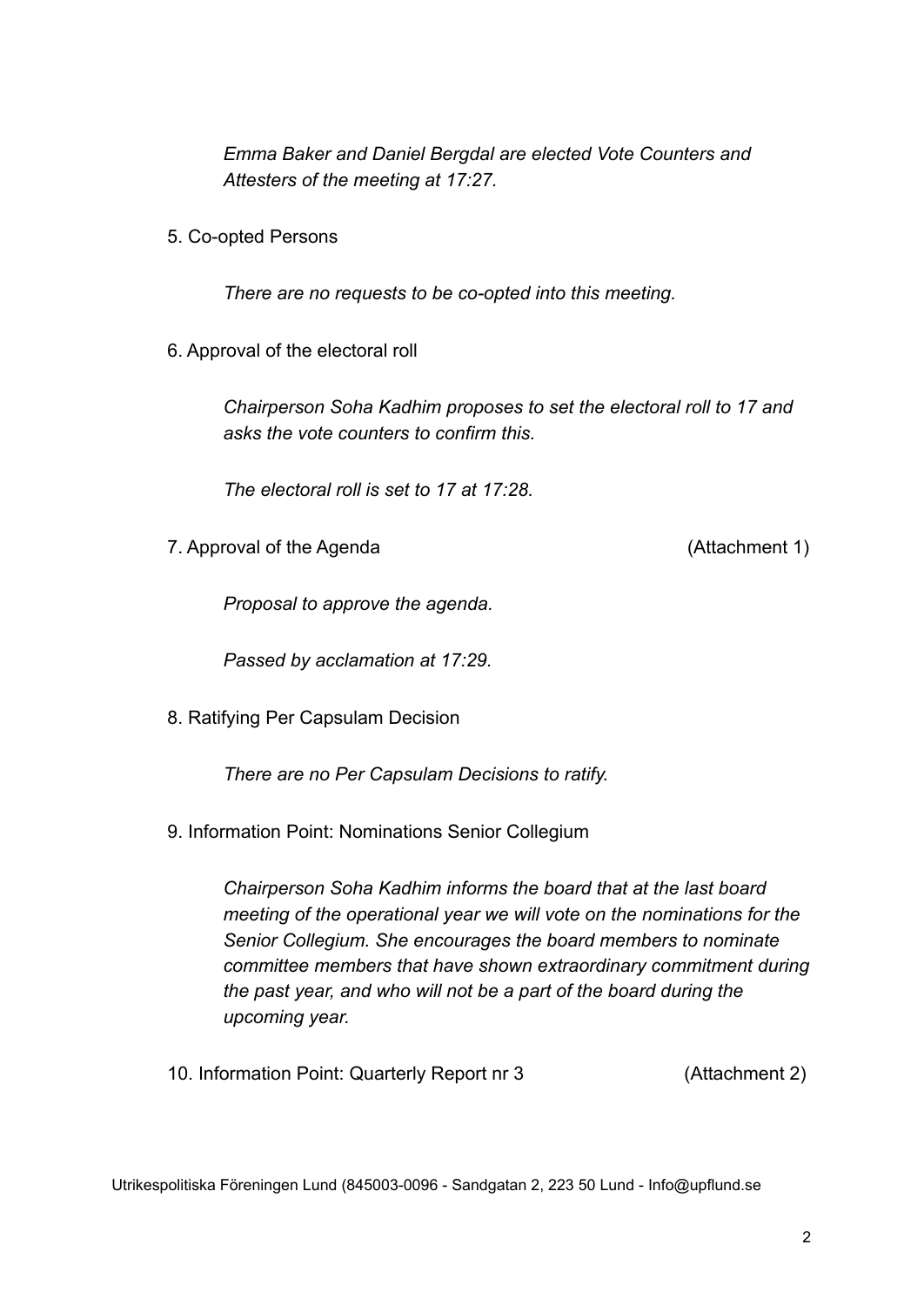*Treasurer Lovisa Lundin Ziegler informs the board of the details of the third quarterly report. She encourages the board members to pose potential questions if they have any.*

- 11. Discussion Points: UFS Annual Assembly
	- 11.1. Operational Plan (Attachment 3)

*Chairperson Soha Kadhim and the UFS-representative Mara Glas speak about the Operational Plan and mention specific points where they would like input from the board members.*

*Several board members voice their opinions and thoughts on specifically the point 8.2 in the Operational Plan which declares that UFS is to collaborate with think tanks during the upcoming operational year.*

*Head of Activity Henrietta Kulleborn proposes an End of Debate.*

*Approved by acclamation at 17:58.*

Thea Sandin joins the board meeting at 17:59.

The electoral roll is updated to 18.

Maguette Fall joins the board meeting at 18:01.

The electoral roll is updated to 19.

11.2. Regulatory Budget (Attachment 4)

*Chairperson Soha Kadhim briefs the board on the Regulatory Budget and opens up for questions.*

*Several questions arise on the specifics of the Regulatory Budget.*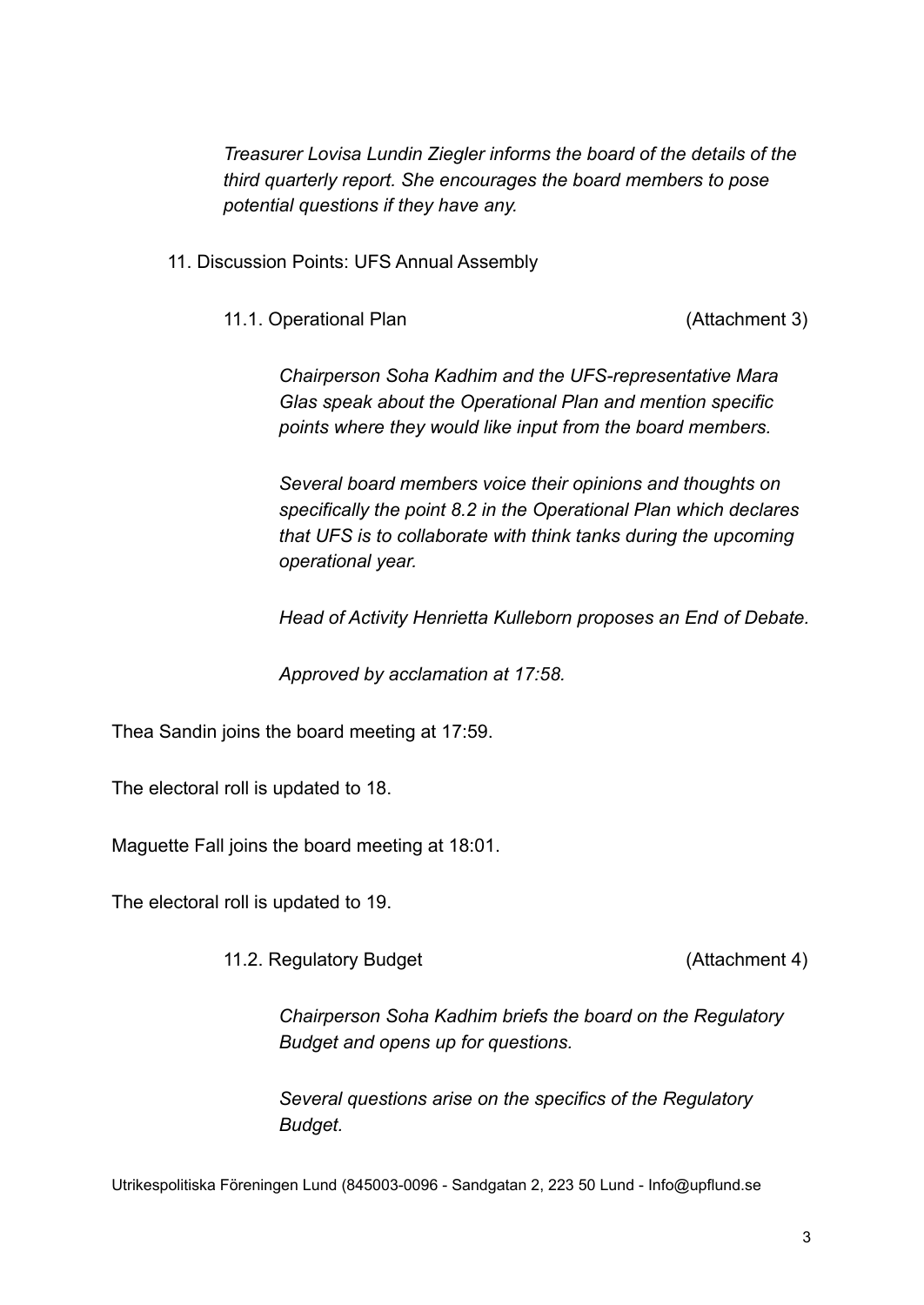11.3. Solidarity Fund (Attachment 5)

*UFS-representative Mara Glas informs the board on what the Solidarity Fund entails, and the arguments behind the proposal. She also encourages the board members to weigh in on the Solidarity Fund and advise her on how to vote.*

*Several questions and thoughts arise, which UFS-representative Mara Glas gives response to.*

**(The Chairperson Soha Kadhim declares the meeting adjourned for a break at 18:27)**

**(The Chairperson Soha Kadhim declares the meeting re-opened at 18:41)**

11.4. Discussion Point from Umeå, Karlstad and Luleå (Attachment 6)

*Chairperson Soha Kadhim presents the issue and how the presidium has argued in response to the questions posed by Umeå, Karlstad and Luleå. She encourages the board members to weigh in on the issue.*

11.5. Candidates (Attachment 7)

*Chairperson Soha Kadhim briefs the board on the candidates. Since she has been nominated to the role of President of the UFS, she will leave the meeting whilst the discussion takes place on who to vote for. Vice President Hedda Carlsson leads the discussion in the meantime.*

*The board expresses positive views on all the nominations, and discusses how to vote.*

12. Discussion Point: Updates on LUPEF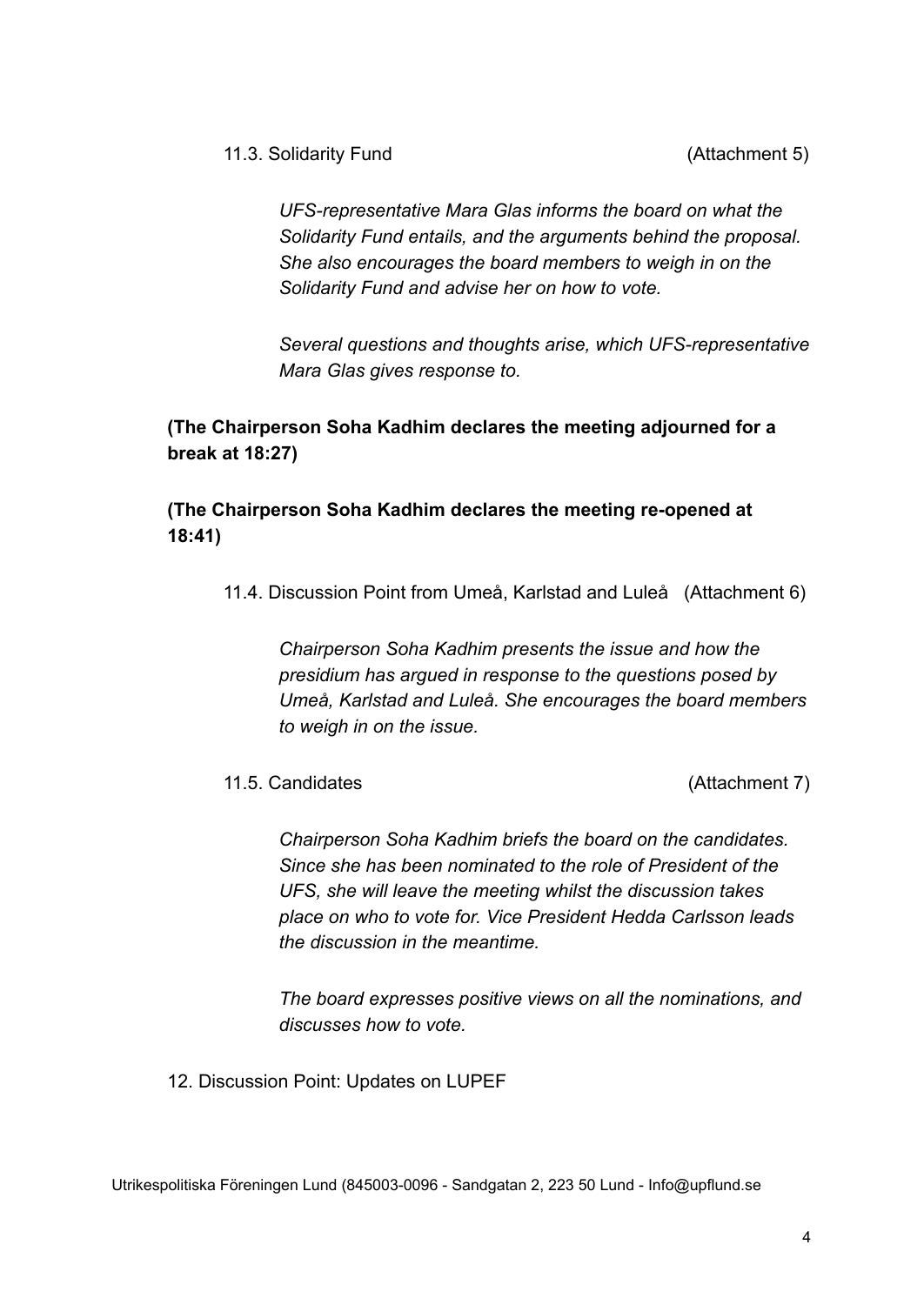*Vice President Hedda Carlsson briefs the board on the progress LUPEF has undergone since we last discussed the organization. She encourages the board members to weigh in on how they feel about the progress, and if the board members have any particular concerns or thoughts.*

*The board members weigh in on the situation, and discussions move to how the board should conduct any relationship with LUPEF.*

*Treasurer Lovisa Lundin Ziegler proposes an End of Debate.*

*Passed by acclamation at 19:37.*

*Chairperson Soha Kadhim proposes to change this point to a Decision Point, instead of a Discussion Point.*

*Passed by acclamation at 19:39.*

*Chairperson Soha Kadhim proposes that the association should go back to having collaborations with LUPEF.*

*Passed by acclamation at 19:42.*

13. Discussion Point: Lillsjödal

*Chairperson Soha Kadhim informs the board that she has reached out to Lillsjödal to check when we need to cancel our trip with reference to the restrictions related to the COVID-19 pandemic. If we cancel up to two weeks before going, the cancellation fee would be 300 SEK. The board is asked how they feel in regards to paying this fee but still keeping the hope alive on being able to go.*

*The board members weigh in on how they feel in regards to this suggestion.*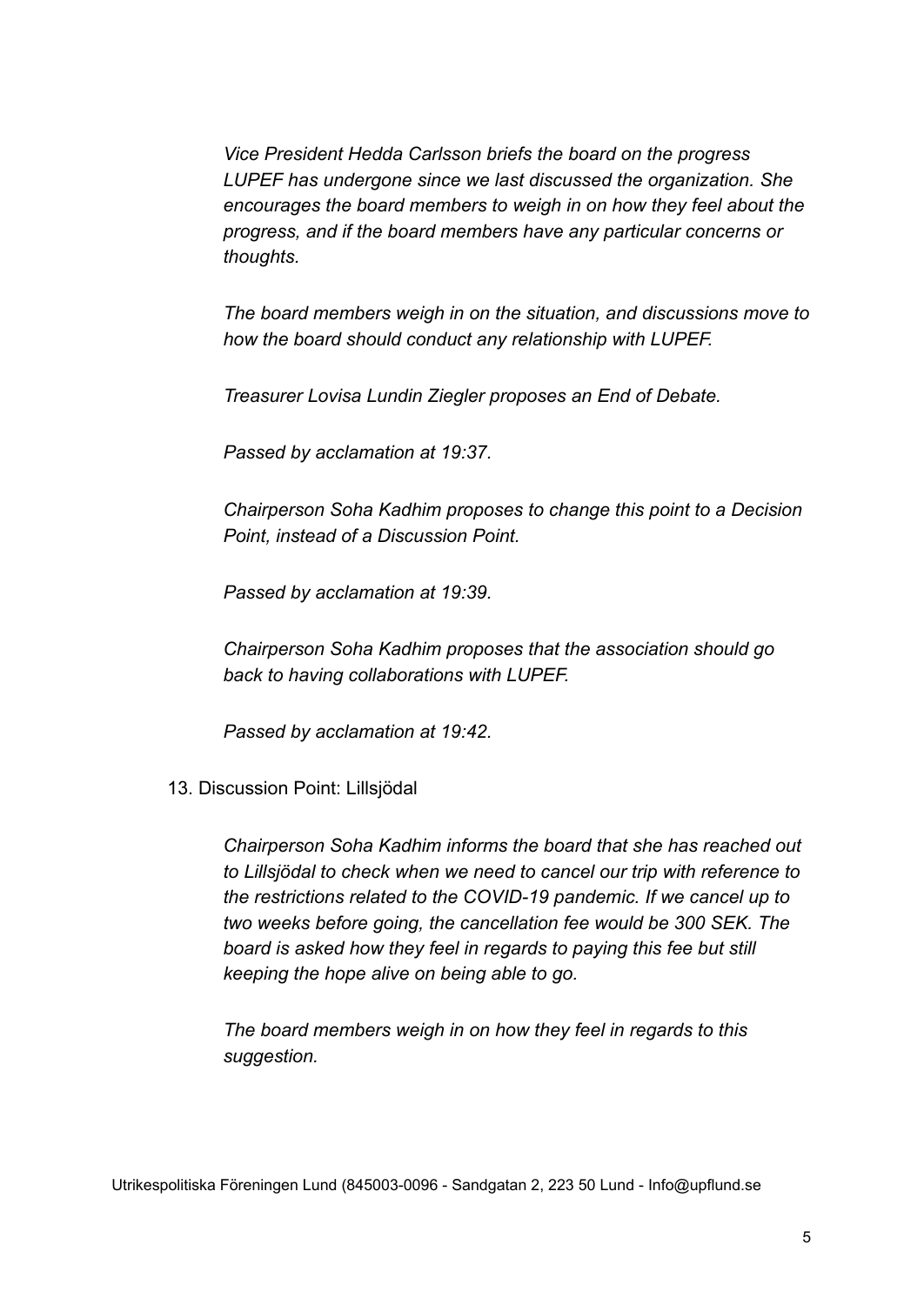# **(The Chairperson Soha Kadhim declares the meeting adjourned for a break at 19:50)**

# **(The Chairperson Soha Kadhim declares the meeting re-opened at 20:01)**

14. Decision Point: Charities for Mental Health (Attachment 8)

*Head of Pod&Radio Maximilian Onkenhout briefs the board on the need to approve the charities which has been suggested to the board.*

*The responsible parties propose that the board decides:*

*To 1. Accept that Aldrig Ensam receive money from The Mental Health Month -fundraiser.*

*To 2. Accept that Mind receive money from The Mental Health Month -fundraiser.*

*To 3. Accept that The Brain & Behavior Research Foundation and Mind receive money from The Mental Health Month -fundraiser.*

*Passed by acclamation at 20:05.*

15. Decision Point: Investments (Attachment 9)

*Chairperson Soha Kadhim gives a brief background on the point, as well as on how the work has been conducted.*

*Questions and thoughts arise in regards to which computer should be bought.*

*Chairperson Soha Kadhim proposes that the board decides to approve to allocate another 1 255 SEK so that we can buy an iMac 10th generation computer for 21 255 SEK.*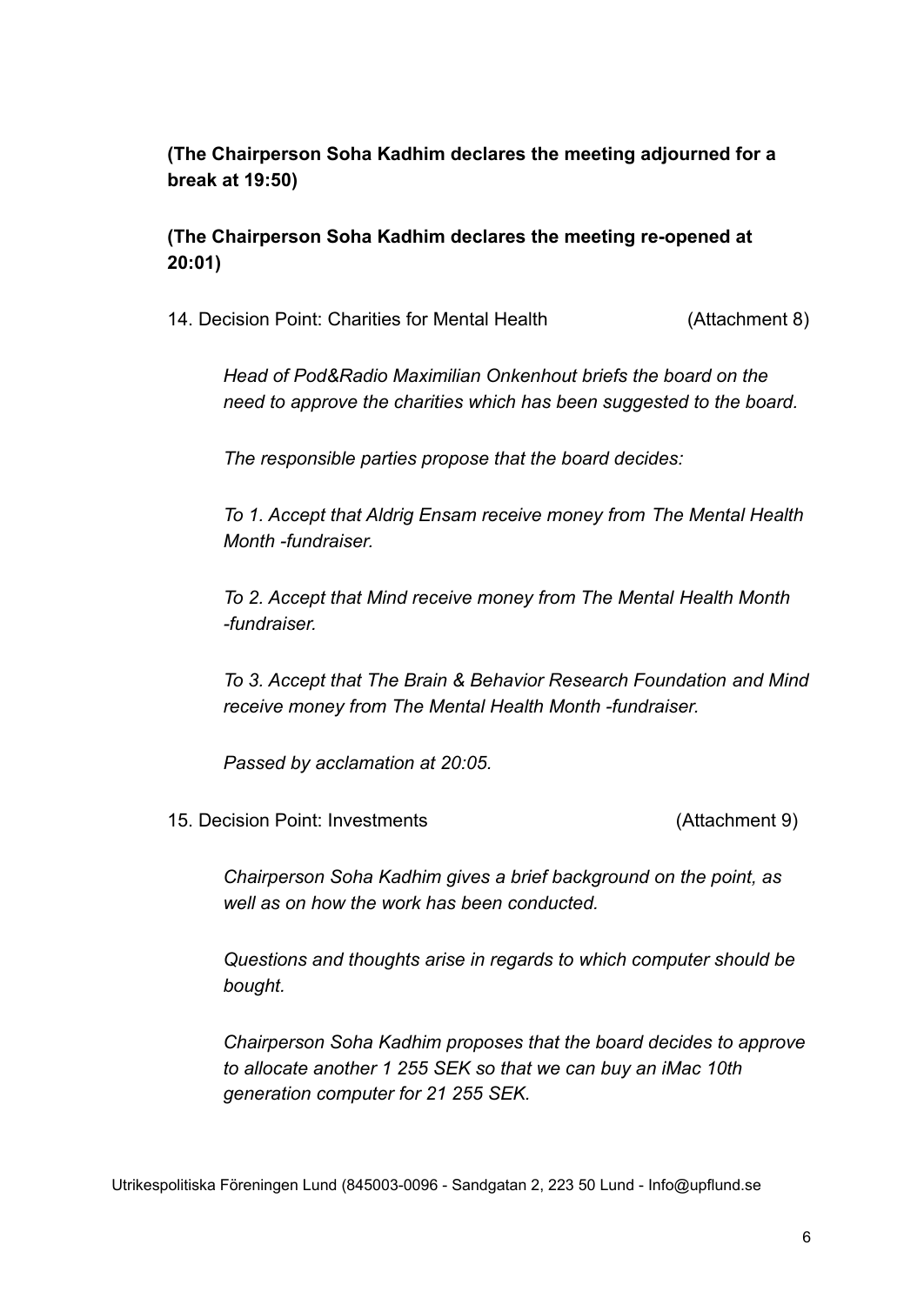*Passed by acclamation at 20:16.*

16. Motions

*There are no motions*

# 17. Presidium reporting

# 17.1. **Secretary**

*Secretary Carl Cotton reports that the membership numbers are rising.*

# 17.2. **UFS-representative**

*UFS-representative Mara Glas reports that there is quite a lot happening in regards to the UFS Assembly. The membership numbers are rising in the UFS as well.*

# 17.3. **Presidents**

*Vice-President Hedda Carlsson reports that a photo session will be held outside AF-borgen before the ball on Saturday. She also encourages board members to think about inclusivity when after-partying on Saturday. There will be a need for two attesters and vote counters for the Annual Election Meeting and it has to be decided during this board meeting.*

*Clara Karlsson Schedvin and Thea Sandin volunteers to be attesters and vote counters for the Annual Election Meeting.*

# 17.4. **Treasurer**

*Treasurer Lovisa Lundin Ziegler reports that she has had quite a lot to do during this month. She also mentions that the committee heads shouldn't actively try to spend money just to*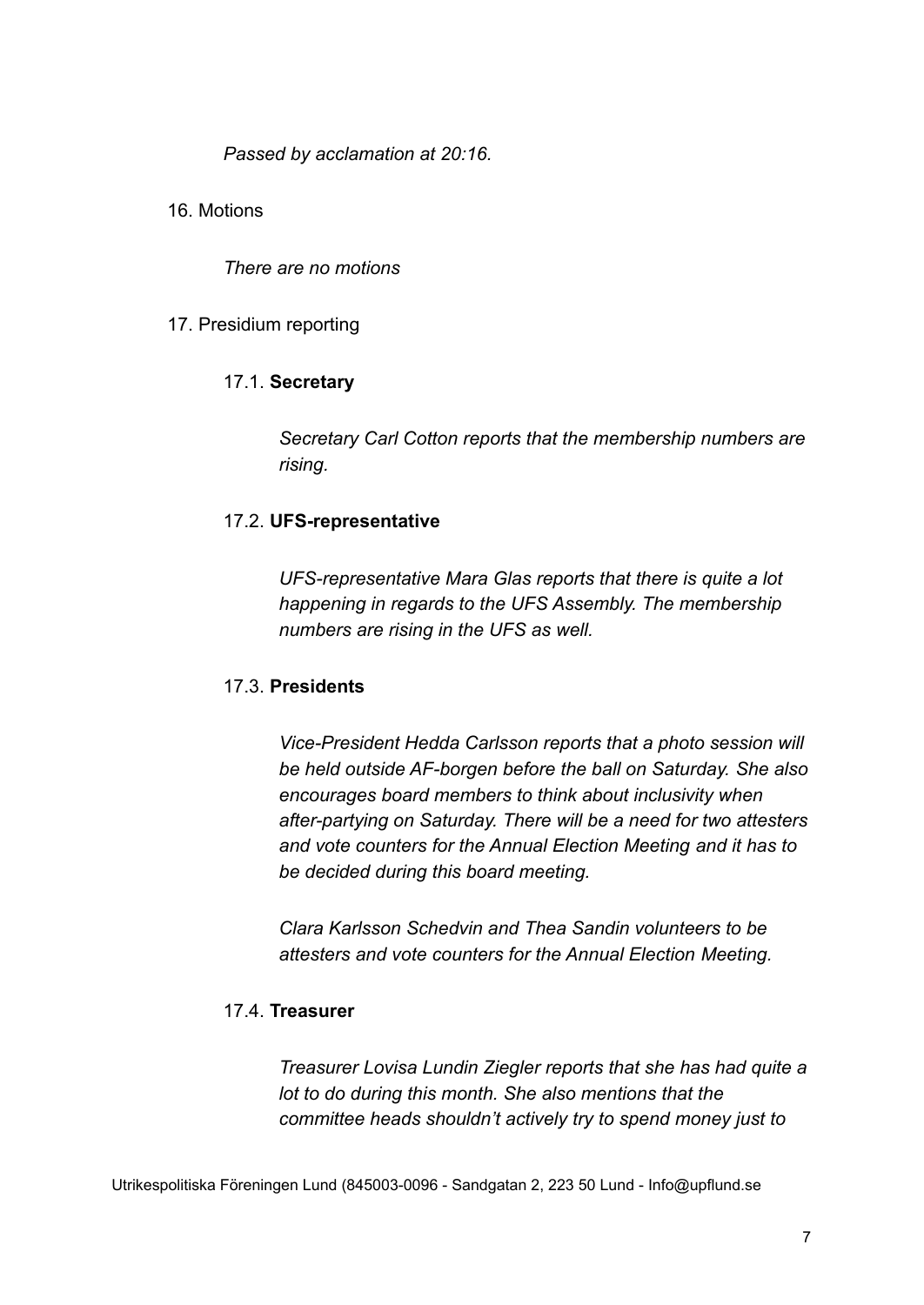*empty their allocated budgets. The money might be better spent in other parts of the association. She also mentions the complete ban on nepotism in the association, the fact that we as an association do not give money to charity, especially in the case of grant money, and finally that the association does not compensate people through monetary compensation.*

# 18. Committee reporting

# 18.1. **PR**

*Head of PR Roja Moser has nothing new to report.*

# 18.2. **Pod&Radio**

*Head of Pod&Radio Clara Karlsson Schedvin reports that the work is going great, and that they have quite a few very enthusiastic committee members.*

# 18.3. **Lecture**

*Head of Lecture Demi Bylon reports that they are very busy and have several committee members that have been booking lectures on their own. She continues by reporting on several of the past and future lectures.*

# 18.4. **Career**

*Head of Career Emma Baker reports that the work is going great and talks about upcoming and ongoing projects and events. Unfortunately the participation numbers in the Prep-course are going down.*

# 18.5. **Activity**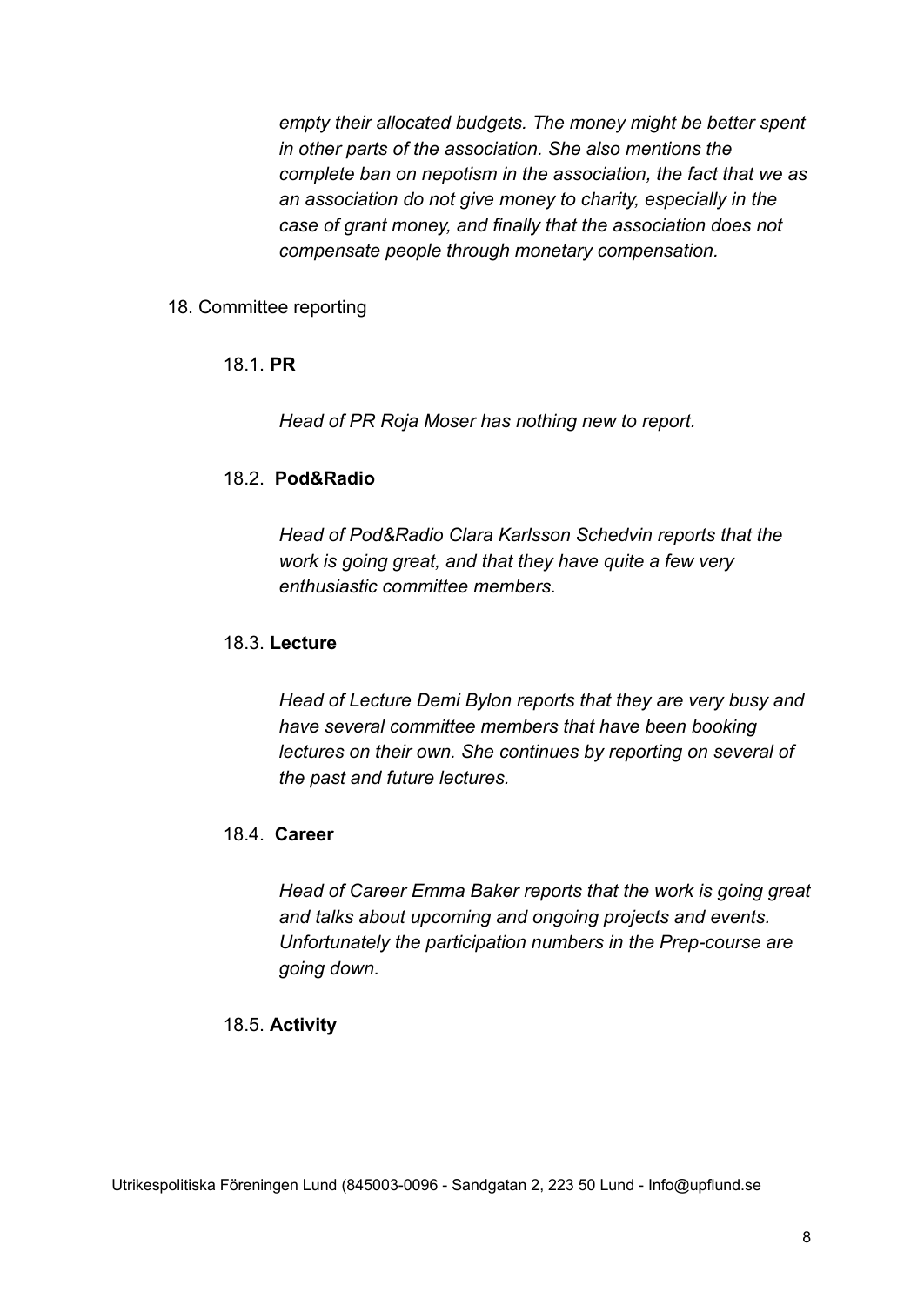*Head of Activity Henrietta Kulleborn reports that they are excited for the upcoming ball. A treasure hunt is being planned for the beginning of May.*

# 18.6. **Magazine**

*Head of Magazine Agnieszka Gryz reports that the work is going great and that the upcoming issue is currently being worked on.*

# 18.7. **Travel**

*Head of Travel Maguette Fall reports that the upcoming digital trip to Chile is being planned currently. The committee hangouts lately have been fun.*

# 18.8. **Webzine**

*Head of Webzine Daniel Bergdal reports that they are still releasing two articles each week. A hangout recently was very nice and they are currently working on the handover document. If the current schedule holds up they will have been publishing 60 articles during this operational year.*

19. Other points

*There are no other points.*

20. Confirmation of next board meeting

*President Soha Kadhim informs the board that the next board meeting will be held on the 20nd of May (20/5) at 17.00.*

21. Meeting adjourned

*Chairperson Soha Kadhim declares the meeting adjourned at 20:49.*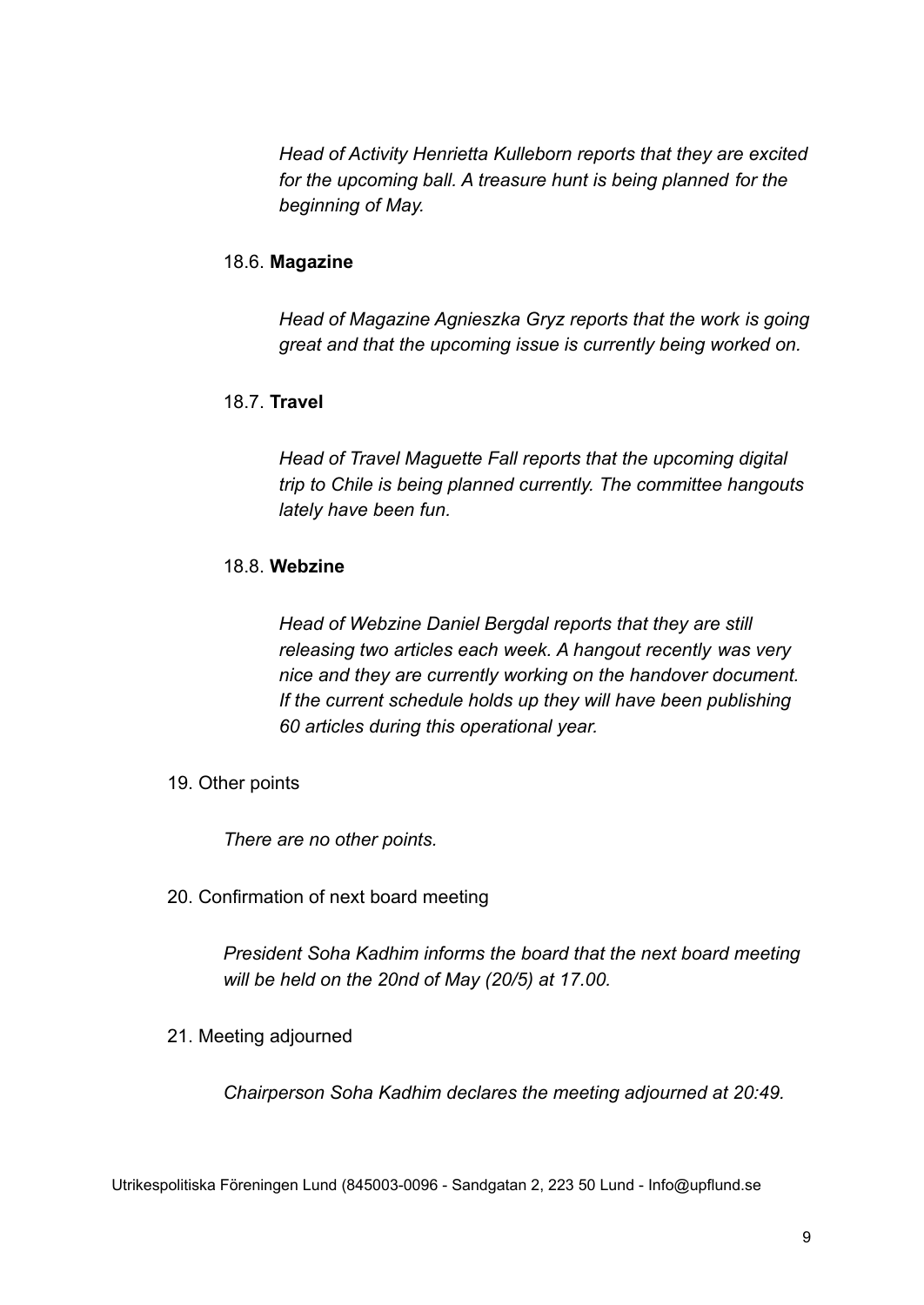Calles

Carl Cotton, Secretary

Soha Kadhim, Chair

- Cone

Emma Baker, Attester

Daniel Begdal

Daniel Bergdal, Attester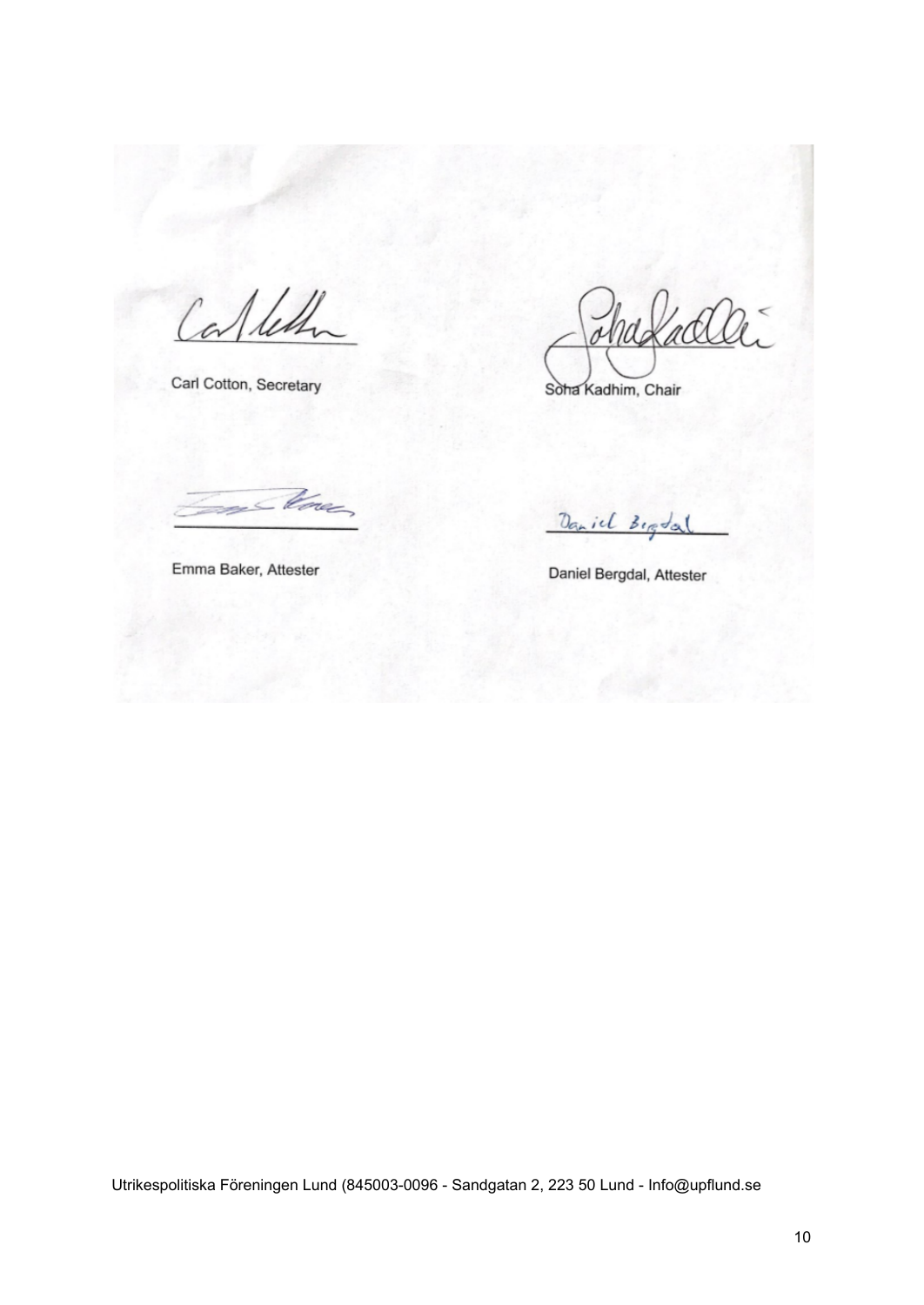- 1. Opening of the meeting
- 2. Election of Chair of the meeting
- 3. Election of Secretary of the meeting
- 4. Election of Attesters and Vote Counters of the meeting
- 5. Co-opted Persons
- 6. Approval of the Electoral Roll
- 7. Approval of the Agenda
- 8. Ratifying Per Capsulam Decision
- 9. Information Point: Nominations Senior Collegium
- 10. Information Point: Quarterly report nr 3
- 11. Discussion Points: UFS Annual Assembly
- 11.1. Operational Plan
- 11.2. Regulatory Budget
- 11.3. Solidarty fund
- 11.4. Discussion Point from Umeå, Karlstad & Luleå
- 11.5. Candidates
- 12.Discussion Point: Updates on LUPEF
- 13. Discussion Point: Lillsjödal
- 14. Decision Point: Charities for Mental Health
- 15. Decision Point: Investments
- 16. Motions
- 17. Presidium reporting
- 17.1. Secretary
- 17.2. UFS-Representative
- 17.3. Presidents
- 17.4. Treasurer
- 18. Committee reporting
- 18.1. PR
- 18.2. Pod&Radio
- 18.3. Lecture
- 18.4. Career
- 18.5. Activity
- 18.6. Magazine
- 18.7. Travel
- 18.8. Webzine
- 19. Other points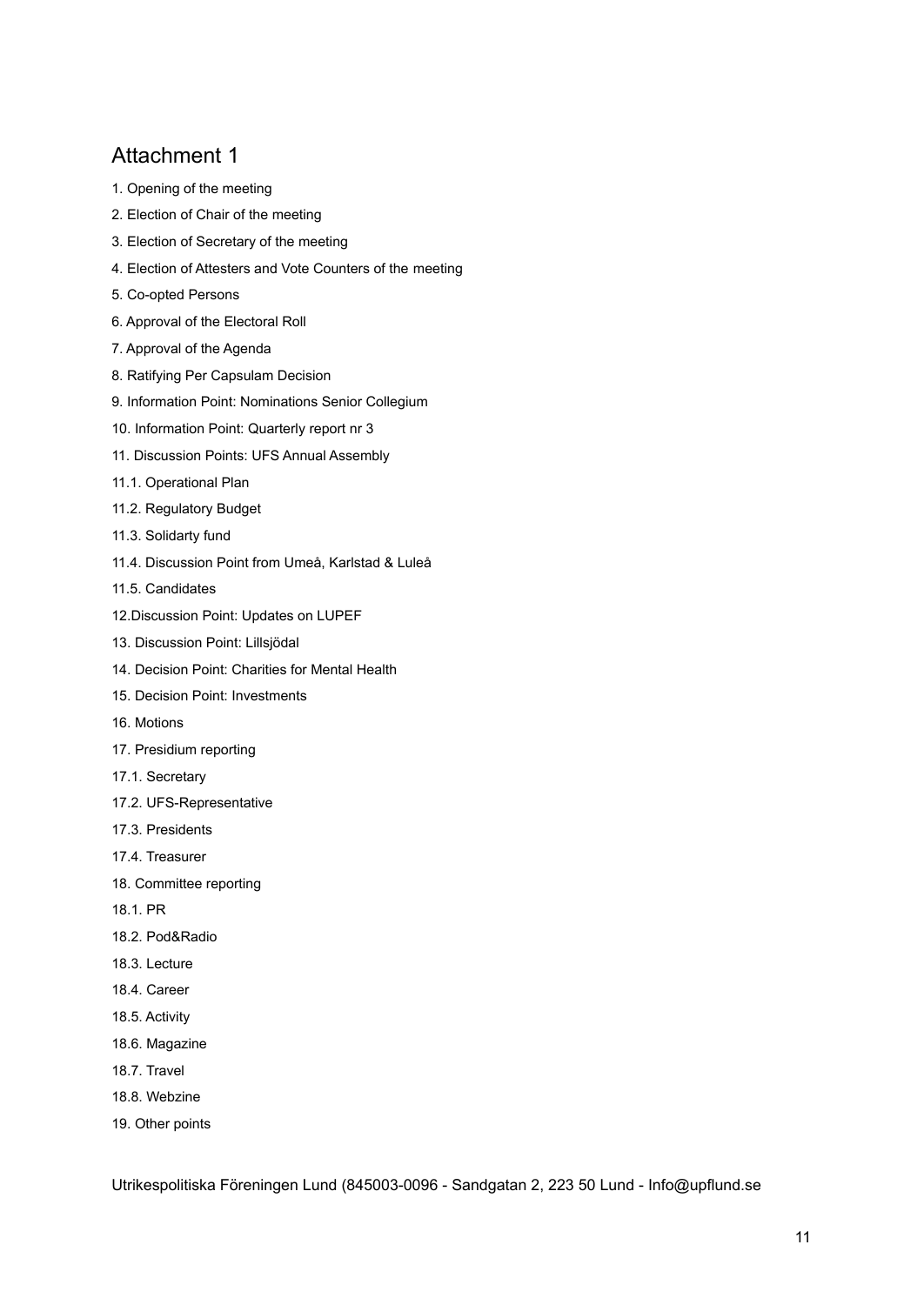- 20. Confirmation of next board meeting
- 21. Meeting adjourned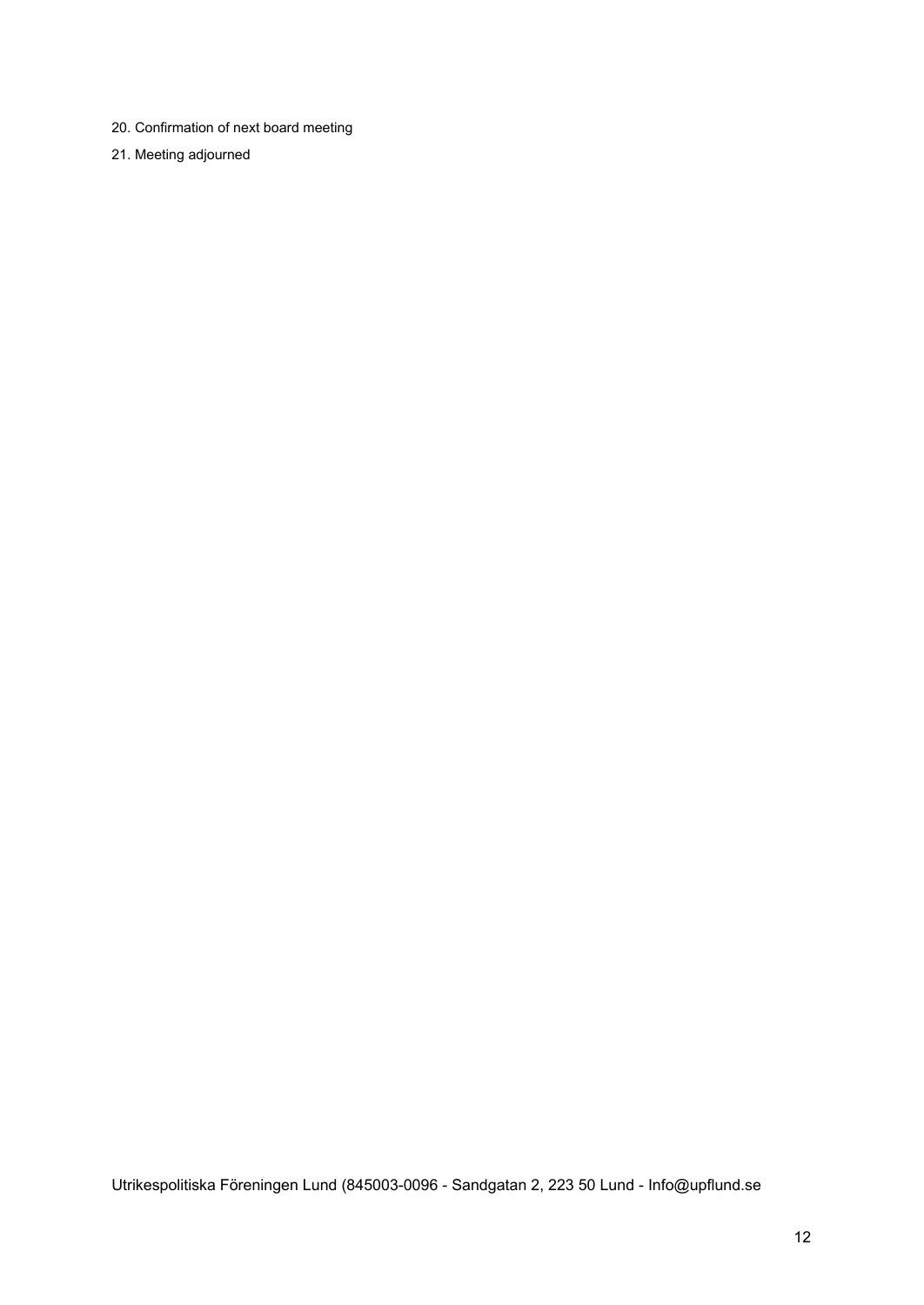|                          | <b>BUDGET 2020/2021</b> |            | Q1         | Q <sub>2</sub> | <b>Q3</b> (current balance) | <b>Remaining amount Note</b> |                                                                                                                      |  |
|--------------------------|-------------------------|------------|------------|----------------|-----------------------------|------------------------------|----------------------------------------------------------------------------------------------------------------------|--|
| <b>Incomes</b>           |                         |            |            |                |                             |                              | Generally: Does not include any cash transactions or transfer from<br>membership and merch accounts                  |  |
| <b>Entrance Revenues</b> |                         | 0,00       | 0,00       | 0.00           | 0.00                        | 0.00                         |                                                                                                                      |  |
| Advertisement            |                         | 57 970,00  | 33 980,00  | 0.00           | 0,00                        |                              | 23 990,00 Due to late payment from CMES & CFE                                                                        |  |
| Membership Revenues      |                         | 0,00       | 4 102,07   | 0.00           | 221,13                      |                              | (4 323,20) Due to income before removal of membership fee                                                            |  |
| <b>UFS Grants</b>        |                         | 150 000.00 | 87 018.96  | 0.00           | 135 399,50                  |                              | (72 418,46) Due to more MUCF than expected                                                                           |  |
| <b>Other Revenues</b>    |                         | 112 612.00 | 0,00       | 0.00           | 98 798,00                   | 13 814.00                    |                                                                                                                      |  |
| <b>Total Incomes</b>     |                         | 320 582,00 | 125 101,03 | 0,00           | 234 418,63                  | (38937,66)                   |                                                                                                                      |  |
| <b>Expenses</b>          |                         |            |            |                |                             |                              |                                                                                                                      |  |
| Shared exp.              |                         |            |            |                |                             |                              |                                                                                                                      |  |
| <b>Office Rent</b>       |                         | 28 742.00  | 0,00       | 14 768.00      | 0.00                        | 13 974.00                    |                                                                                                                      |  |
| <b>Bank expenses</b>     |                         | 2 000.00   | 0,00       | 0.00           | 1592,00                     | 2 000.00                     |                                                                                                                      |  |
| Fika                     |                         | 10 000,00  | 584,99     | 2 845.81       | 796,47                      | 5772.73                      |                                                                                                                      |  |
| Projekt                  |                         | 10 000.00  | 0.00       | 0.00           | 0.00                        | 10 000.00                    |                                                                                                                      |  |
| Office expenses          |                         | 10 840,00  | 4 129,00   | 9 019.00       | 8 300,90                    |                              | (10 608,90) Due to printer & mood board, difference from the ledger since the insurance is under a different booking |  |
| <b>Board Activities</b>  |                         | 25 000,00  | 12 403,65  | 0.00           | 731.64                      | 12 596.35                    |                                                                                                                      |  |
| <b>Board trips</b>       |                         | 2 500,00   | 3 299,00   | 0.00           | 0.00                        |                              | (799,00) Due to presidents train tickets to Sthim                                                                    |  |
|                          |                         |            |            |                |                             |                              |                                                                                                                      |  |
| Total shared exp.        |                         | 89 082,00  | 20 416,64  | 26 632,81      | 11 421,01                   | 30 611,54                    |                                                                                                                      |  |
| Committees               |                         |            |            |                |                             |                              |                                                                                                                      |  |
| Radio                    |                         | 6 500,00   | 0,00       | 3 073.50       | 2 467,50                    |                              | 959.00 2356SEK because of registration                                                                               |  |
| PR                       |                         | 15 000,00  | (453, 21)  | 4 079.64       | 1545.65                     | 9827.92                      |                                                                                                                      |  |
| Magazine                 |                         | 86 500.00  | 0.00       | 13 585.35      | 41 460.50                   | 31 454.15                    |                                                                                                                      |  |
| Webzine                  |                         | 4 000,00   | 0,00       | 3 0 20 41      | 882,53                      |                              | 97,06 2396SEK is because of the registration                                                                         |  |
| Lecture                  |                         | 61 500,00  | 2 115,60   | 7 586,50       | 4 195,68                    | 47 602.22                    |                                                                                                                      |  |
| Career                   |                         | 16 500,00  | 0,00       | 703.20         | 0.00                        |                              | 15 796,80 Due to receiving reimbursement forms later                                                                 |  |
| Activity                 |                         | 8 000,00   | 0,00       | 760.01         | (1700, 13)                  | 8 940.12                     |                                                                                                                      |  |
| Travel                   |                         | 12 000,00  | 0,00       | 426,46         | 0,00                        | 11 573.54                    |                                                                                                                      |  |
| Presidium                |                         | 1 000,00   | 0.00       | 212.00         | 0.00                        | 788.00                       |                                                                                                                      |  |
| Election                 |                         | 300,00     | 0,00       | 134,25         | 0,00                        | 165,75                       |                                                                                                                      |  |
| Cheif recruiters         |                         | 200.00     | 0.00       | 0.00           | 0.00                        | 200.00                       |                                                                                                                      |  |
| Total committees exp.    |                         | 211 500,00 | 1662,39    | 33 581,32      | 48 851,73                   | 84 095,44                    |                                                                                                                      |  |
| Other expenses           |                         | 20 000,00  | 307,80     | 12 745.80      | 12 981,00                   |                              | (6 034,60) Due to two late invoice from previous board                                                               |  |
| <b>Total expenses</b>    |                         | 320 582,00 | 22 386,83  | 72 959,93      | 73 253,74                   | 168 600,50                   |                                                                                                                      |  |
| Difference               |                         | 0,00       | 102 714,20 | (72959.93)     | 161 164,89                  | 14 509.24                    |                                                                                                                      |  |
|                          |                         |            |            |                |                             |                              |                                                                                                                      |  |
| Investments              |                         |            |            |                | 477.2                       |                              |                                                                                                                      |  |
|                          |                         |            |            |                |                             |                              |                                                                                                                      |  |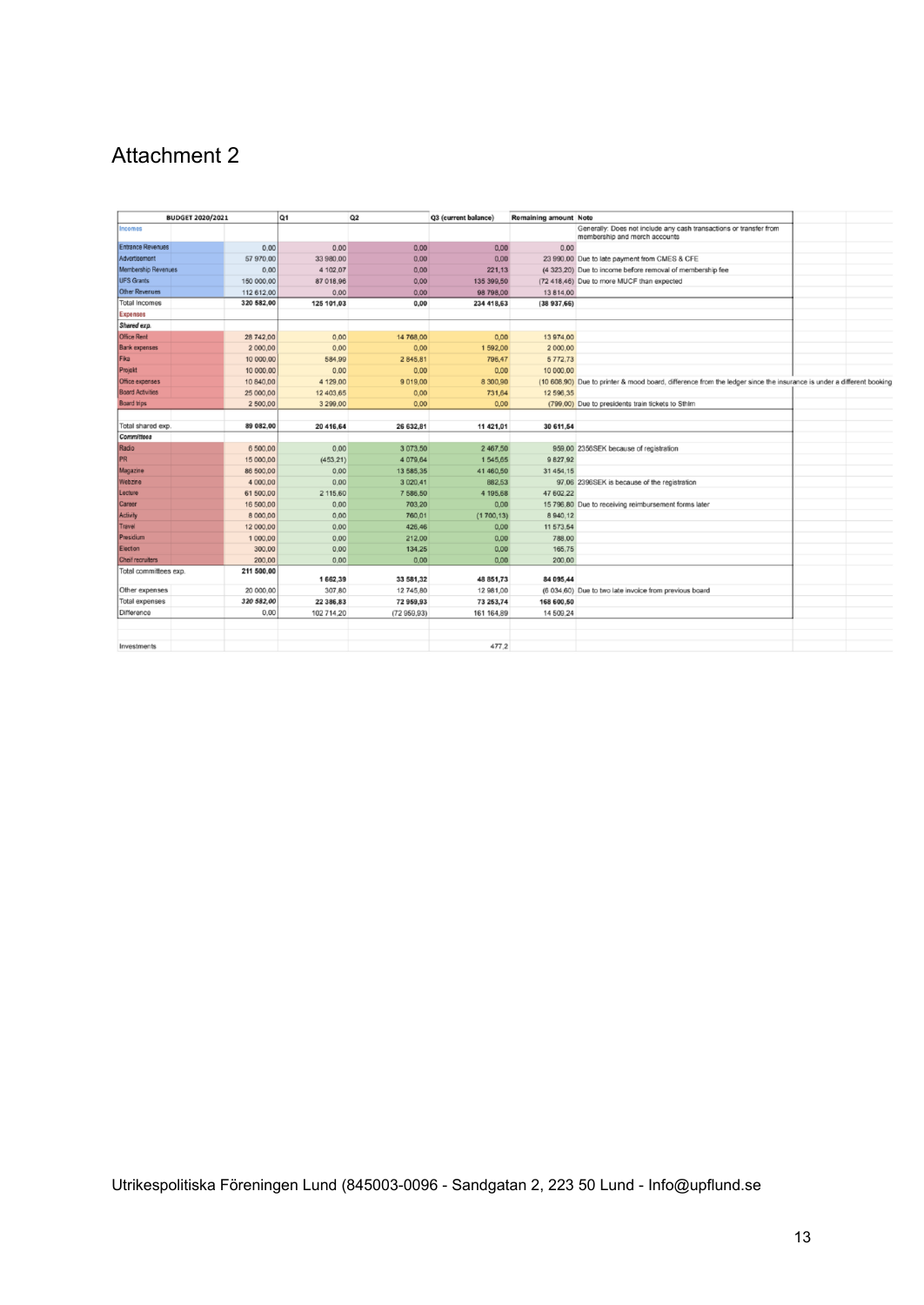**Operational Plan of the Swedish Association of International Affairs for the Operational Year of 2021 – 2022**

### **Background**

The operational plan is a document which each year is prepared by the national board and voted on by the election meeting. It outlines the expected work of the Swedish Association of International Affairs (SAIA). The basis of the operational plan is the Document of Operational Goals (DOG), a document approved in 2019 which guides the work of SAIA between 2019 – 2022. The three boards which mandates fall within this period are responsible to achieve the goals of the DOG through the operational plans. The coming operational year is the last one to finalise the current DOG and it has been with this in mind that the goals of this document have been formulated. Different to operational plans of the past, the national board this year proposes a less expansive operational plan with fewer but more concrete goals. This will hopefully lead to better conditions for sustainable engagement and improved opportunities for the national board to use its creativity to take on endeavours outside of the operational plan. Fewer goals will furthermore allow for more qualitative results. The writers of the operational plan are SAIA President Johan Bergman and Vice President Christopher Andersson with the mandate of the SAIA national board.

#### Purpose

The purpose of the operational plan is to guide the work of the national board during the operational year of 2021 – 2022. It is a directive by the member associations through the election meeting and forms an expectation of what the year's operations will entail. Important to note however, is that while the national board should strive to accomplish all goals set out in this document, things does not always go according to plan. Thus, if a goal is unable to be achieved due to circumstances beyond the control of the board, this can be abandoned. In short, the operational plan is an ambition.

#### **Structure**

The operational plan is divided into two sections. The first section contains two overarching goals which are not part of the strategy but we believe are important to work towards achieving. The second section is structured in the same way as the headings from the SAIA Document of Operational Goals 2019 – 2022. Under each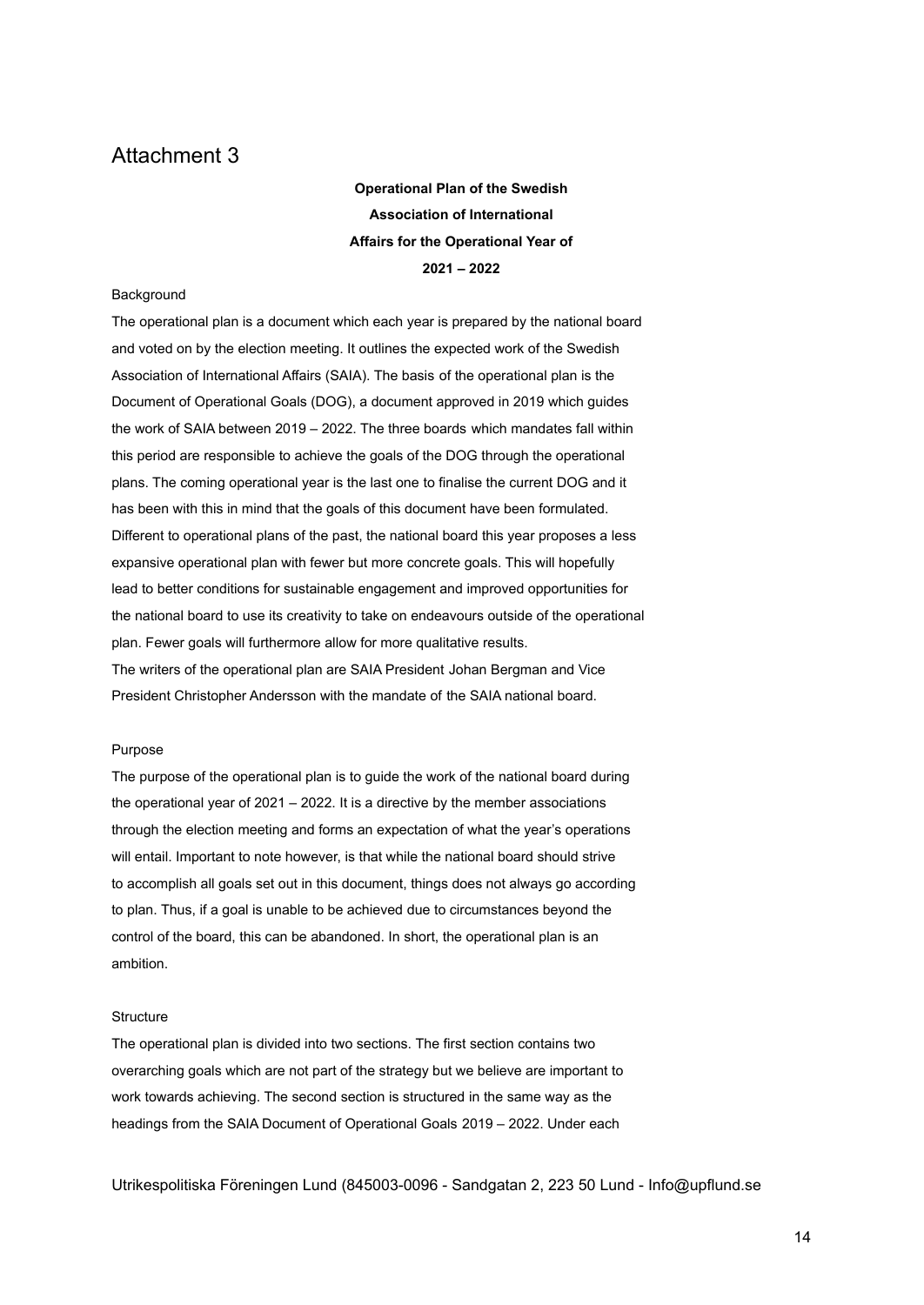heading are a number of goals. Finally, an annual plan is outlined which describes when the national board of 2020 – 2021 proposes the next board to undertake the various goals.

Section One - Overarching Goals

1. Write a new Document of Operational Goals for 2022 – 2025

#### **Background**

The Operational Goals (OGs) of SAIA is a three-year plan which steers SAIA in a certain direction. The OGs are there to decrease the risk of volatility between different SAIA boards, and have some sense of long term direction, instead of changing every year. Through this, continuity will exist for SAIA, which is vital for the organisation to develop and continue to exist.

The OGs stretches for a period of three years. The current OGs are stretching from 2019 – 2022. Since the current OGs are ending next year, new OGs have to be drafted during the operational year of 2021 – 2022 and accepted at the Annual Election Meeting in 2022. The goals in the OGs of 2022 – 2025 will be a number of goals within different topics, which will serve as a framework for every operational year's goals. Every operational year, the different boards will follow an operational plan with overarching goals and main goals. This operational plan shall fall within the framework of the OGs. It shall be strived for that in the end of 2025, all the goals of the OGs should be fulfilled, even though it is not necessary, through the three different operational plans. In order to fulfil the OGs, it is important to adapt the baton-mindset: That every board are reasonable when they draft new operational plans and that they try their best to fulfil their part of the OGs. When they are finished with fulfilling their part of the OGs, they pass the baton to the next board which will continue the work on OGs. It should be noted that writing a document that will steer SAIA in a direction for three years, will not be an easy task. The Board is therefore encouraged to get input from the all Member Associations and divide the work between board members in order to draft OGs that are firmly established in the Member Associations.

#### Purpose

The purpose of the OGs 2022 – 2025 is to direct SAIA in a certain direction, decided by the Member Associations together with the SAIA board.

### Conclusion

This goal directs the national board of 2021 – 2022 to write the Operational Goals for 2022 – 2025 and to propose them to the Annual Election Meeting in 2022. 2. Investigate a new organisational structure for SAIA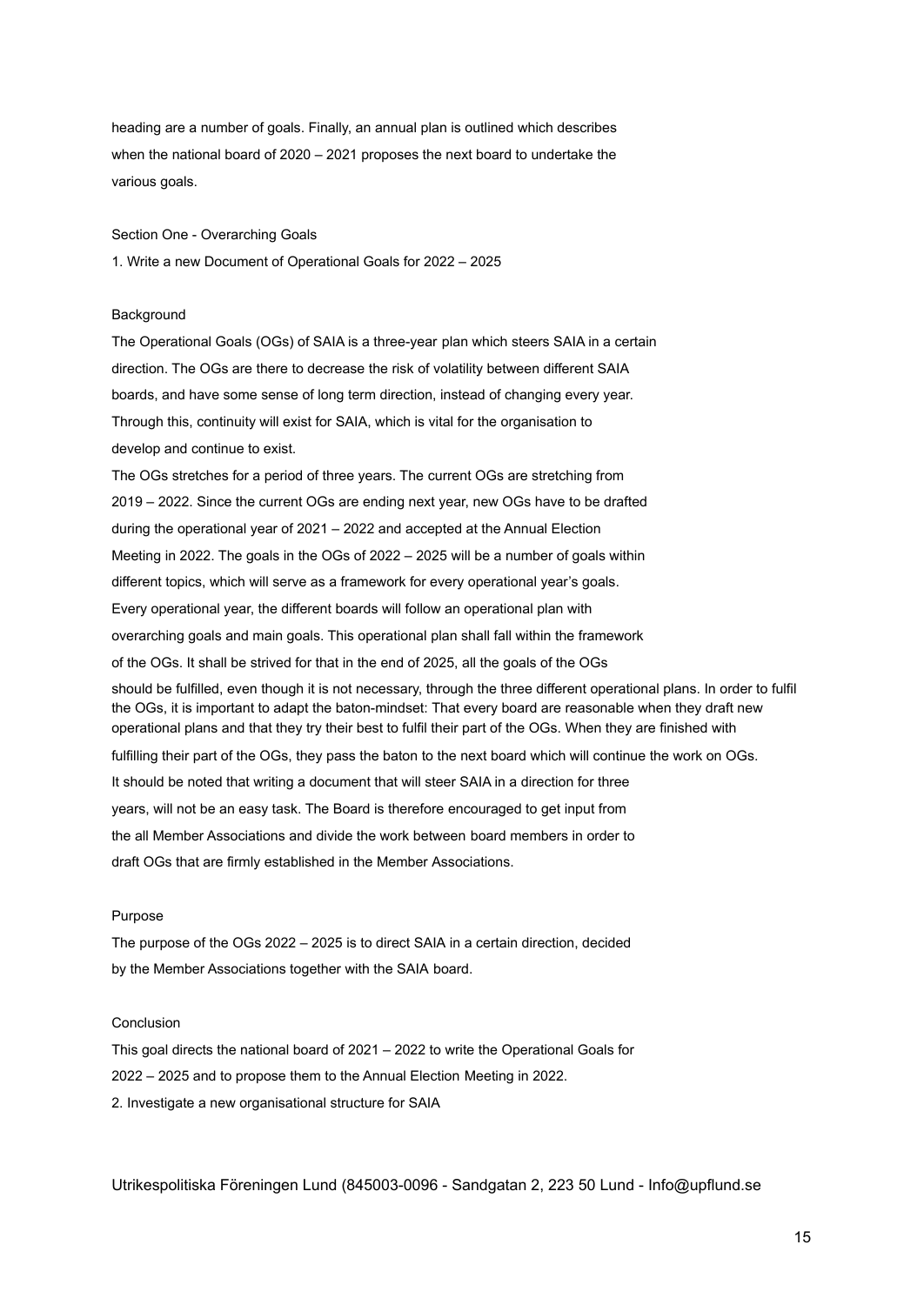### **Background**

The Swedish Association of International Affairs, SAIA, has since its founding relied on the SAIA-representative organisational structure: a national board made up of a five-person presidium elected by the member associations during an election meeting, and one SAIA-representative from each member association elected by the local association's members. In total, this board is made up of 16 people.

The system ensures equal representation for all member associations and the ability to closely control what is happening on the national level. It promotes inclusivity and transparency and should, in theory, allow for information to flow between the local and national level seamlessly.

However, what has become apparent during the past years is that the system also has some deep flaws. As SAIA-representatives are part of both the local and national board, they often have twice the workload. This is not compatible with sustainable engagement and unfortunately often leads to one board responsibility being prioritised over the other. It is not the fault of a specific representative but is inherent to the system. This not only leads to a lack of continuity in the work and development of SAIA, but also to a lack of information flowing between the two levels thus counteracting one of the core purposes of the position.

A second flaw is that the SAIA-representatives are not only part of the national board to advocate for her/his member association's positions, but should also vote in favor of the best for the whole association. Although what is good for the local and national level many times coincide, they do not always. This often leads to an awkward position where representatives are unsure how they should vote to accommodate both levels' interests.

A third flaw is that the system, although promoting inclusivity, lacks accountability as 2⁄3 of the members of the national board are not elected by the member associations at the election meeting. One does not therefore beforehand know who is part of the board. During the year, the composition of the board can also change significantly if a number of representatives leave their positions and new ones are appointed by the member associations. At the end of the year, it can therefore be difficult to determine who bears the responsibility for SAIA's operations as the board is responsible collectively. In addition, this factor of uncertainty also damages the continuity of SAIA's work and development.

Although there are many more positive and negative aspects with the current system, this operational plan is not meant to investigate them. Instead, the background to this goal just highlights the fact that the system is not perfect and is in need of a review. All positive and negative aspects need to be raised and alternatives to the current system discussed. Only then can SAIA proceed with its work and development,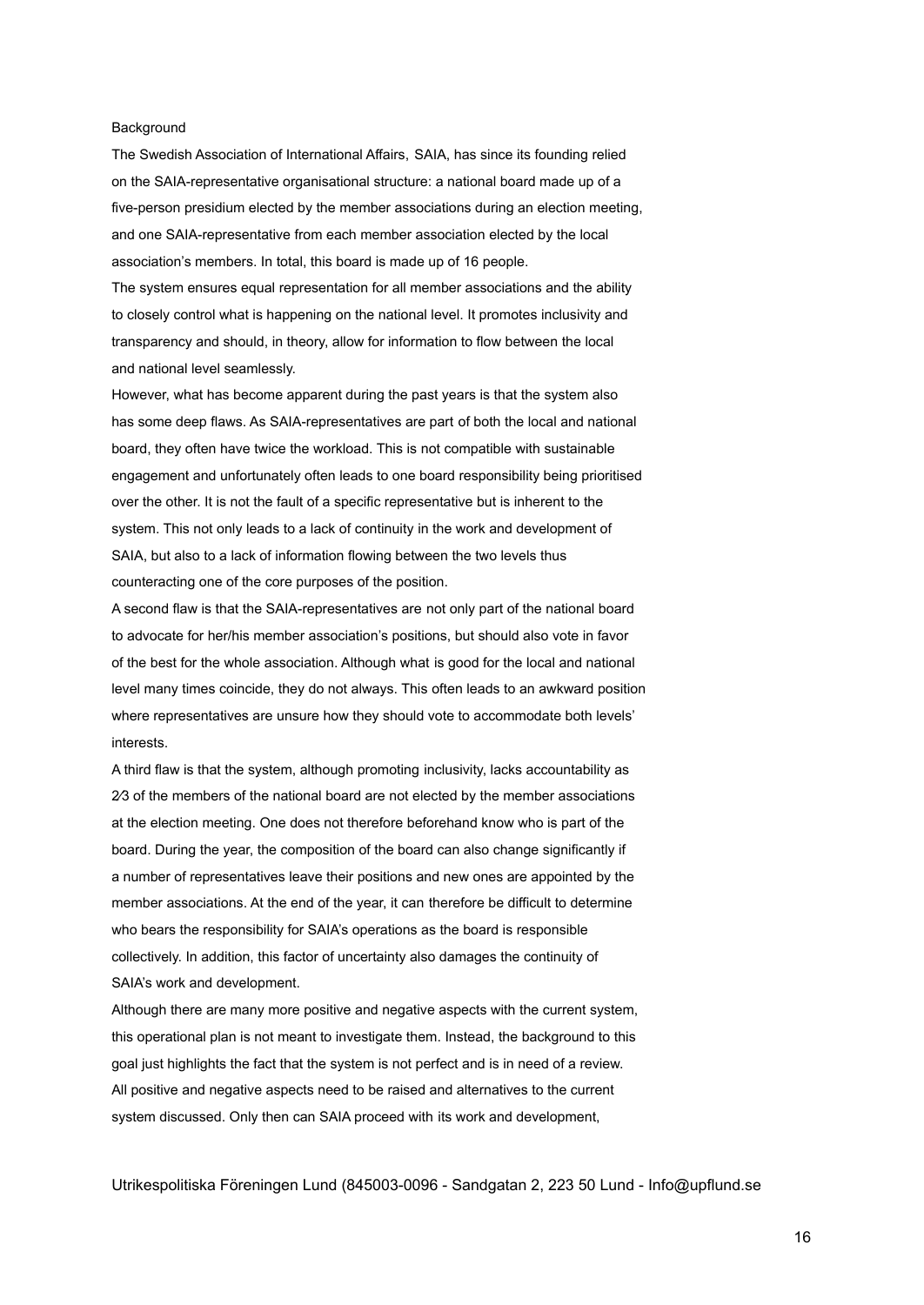hopefully stronger and with greater capacity to quickly react to an ever-shifting societal landscape to assist all member associations to the greatest extent.

#### Purpose

The purpose of this goal is to highlight the structural issues with the way SAIA is organised and task the national board of 2021 – 2022 with investigating it further and propose, if appropriate, a new organisational structure.

#### Conclusion

This goal directs the national board of 2021 – 2022 to write a report determining...

- ...what are the positive and negative aspects of the current system?

- ...what organisational structure could replace the current SAIA-representative system?

- ...what would be the positive and negative aspects of said system/s?

- ...how the new system could be implemented and what the timeline would be?

The report should...

- ...be presented at the election meeting of 2022.

- ...if possible and if the report deems it appropriate, put the new system into practice already during the operational year of 2021 – 2022. Section Two - Main Goals

1. Committees, officials and project groups

Description from the Document of Operational Goals

Much of the important work that SAIA does is done through its committees, officials and project groups. It is important these are all well-structured with a pronounced roadmap for their work. Each new SAIA board should set up reachable and quantifiable goals for the committees and officials in the beginning of each operational year. The Presidium and board of SAIA should furthermore monitor the progress of committees and officials throughout the operational year. The UFS board, officials and employees should strive to facilitate knowledge exchange while always keeping in mind to minimize the workload on individual board members of member associations. All committees and networks within SAIA have the responsibility to spread information to the member association about their respective domain of work.

#### 1.1 Organisational workshops

SAIA should strive to organise four workshops during the operational years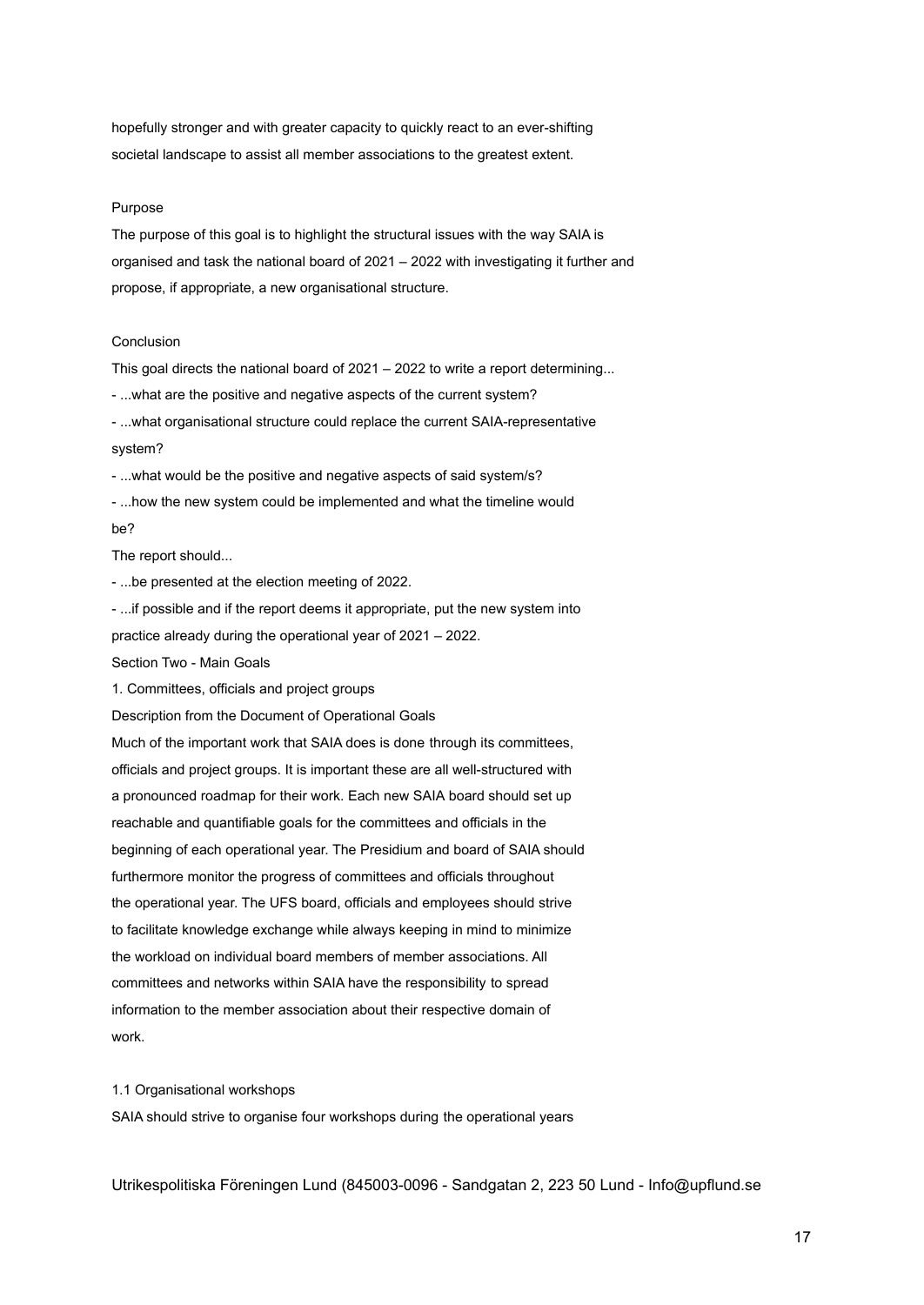on topics such as organisational work, leadership, meeting management and committee work. This will help Member Organisations to institutionalise over the coming years and create continuity and professionalism.

#### 1.2 Operational work plan for the committees

In order to establish continuity and effectiveness for the committees, the Board shall create a standardised work plan for the committees. It shall show how the committees work with tasks, how often they meet, and decide early during the year at what day/time the committees should have their meetings and put these meetings in the annual plan.

#### 1.3 Operational work plan for the officials

In order to establish continuity and effectiveness for the officials, the Board shall create a work plan for the officials. It shall include the establishment of a network for all officials with a SAIA presidium member, in order to include more in the overall work of SAIA and increase the sense of community in the organisation. At the beginning of the operational year, the meeting dates shall be decided. The work plan should also include when the officials report their work, how they work, and what contacts they have with MAs and SAIA.

#### 2. Education

Description from the Document of Operational Goals

The main purpose and role of SAIA is to assist the member associations, and a key aspect of this role is to provide education opportunities. Creating educational material and webinars is an appreciated service that SAIA can provide the member associations, as long as the content of these answer the demand on knowledge and development from the associations. Classic examples of such education areas are finance & book-keeping, general board work, meeting formalia, external and internal communication, etc.

### 2.1 Four knowledge exchanges

Since the establishment of the Knowledge Exchange Coordinator, SAIA has been eager to start with the exchanges. For the operational year of 2021 – 2022 four knowledge exchanges should have been made. SAIA shall therefore assist the member associations in organising four knowledge exchanges in total throughout the operational year, through the Knowledge Exchange Coordinator.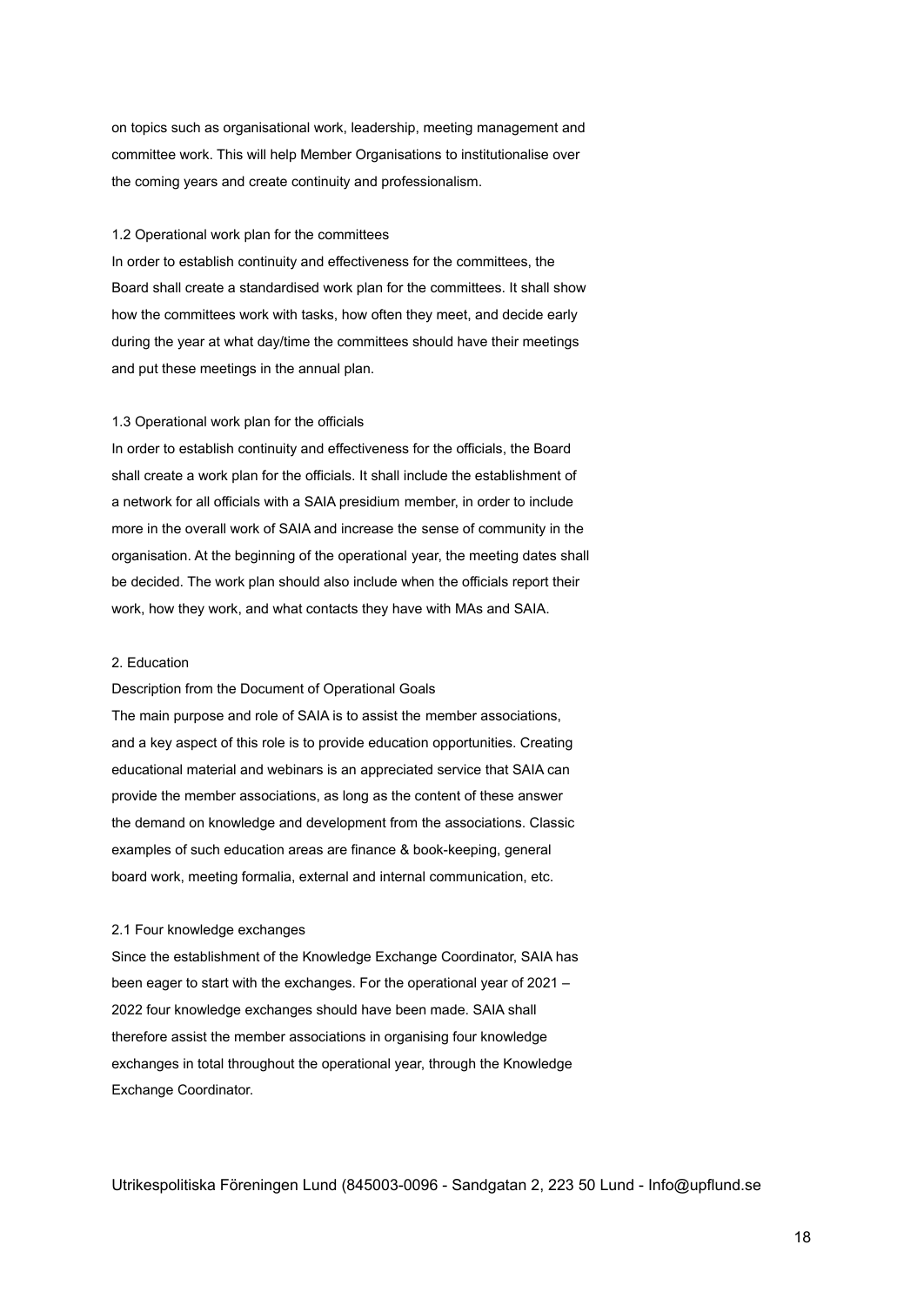### 2.2 Workshop on member recruitment

Since a number of members (as well as the rate of active members) is vital for the organisation, it is important the SAIA helps the Member Associations to recruit new members. Thus, SAIA should conduct a workshop on member recruitment at the beginning of the operational year.

### 3. Communication

Description from the Document of Operational Goals Each operational year, SAIA strives to improve its internal and external communication; towards the member associations, members, partner organisations and the public. In order to reduce the distance between SAIA and its member associations, SAIA needs to have a well- thought-out idea on how SAIA's internal communication channels can facilitate cooperation between the member associations. SAIA's external communication is also an important tool to use in order to represent the member associations both nationally and internationally, and SAIA shall strive for continuity and professionalism in the external communications.

3.1 Make SAIA documents more accessible to the Member Associations Since many Member Associations do not know that there is a SAIA folder on Google Drive, it is important that the documents are accessible on the website instead. Thus, SAIA should copy the most important documents in the "1. UFS" Google Drive folder and make them accessible to the SAIA website also.

#### 3.2 Framework for the SAIA networks

In order to create continuity and promote long-term engagement with the networks, SAIA shall create a framework for the position-based Slack networks which all networks will follow.

#### 3.3 Career Platform

Since many SAIA members not only have an interest in international affairs, but also want to pursue a career in international affairs, SAIA should help its members with this objective as it could help SAIA in the long term. SAIA should thus create a platform for relevant job, traineeship and internship opportunities on the SAIA website.

3.3 Digital Presence Framework In order to establish continuity and clear guidelines for SAIA's presence on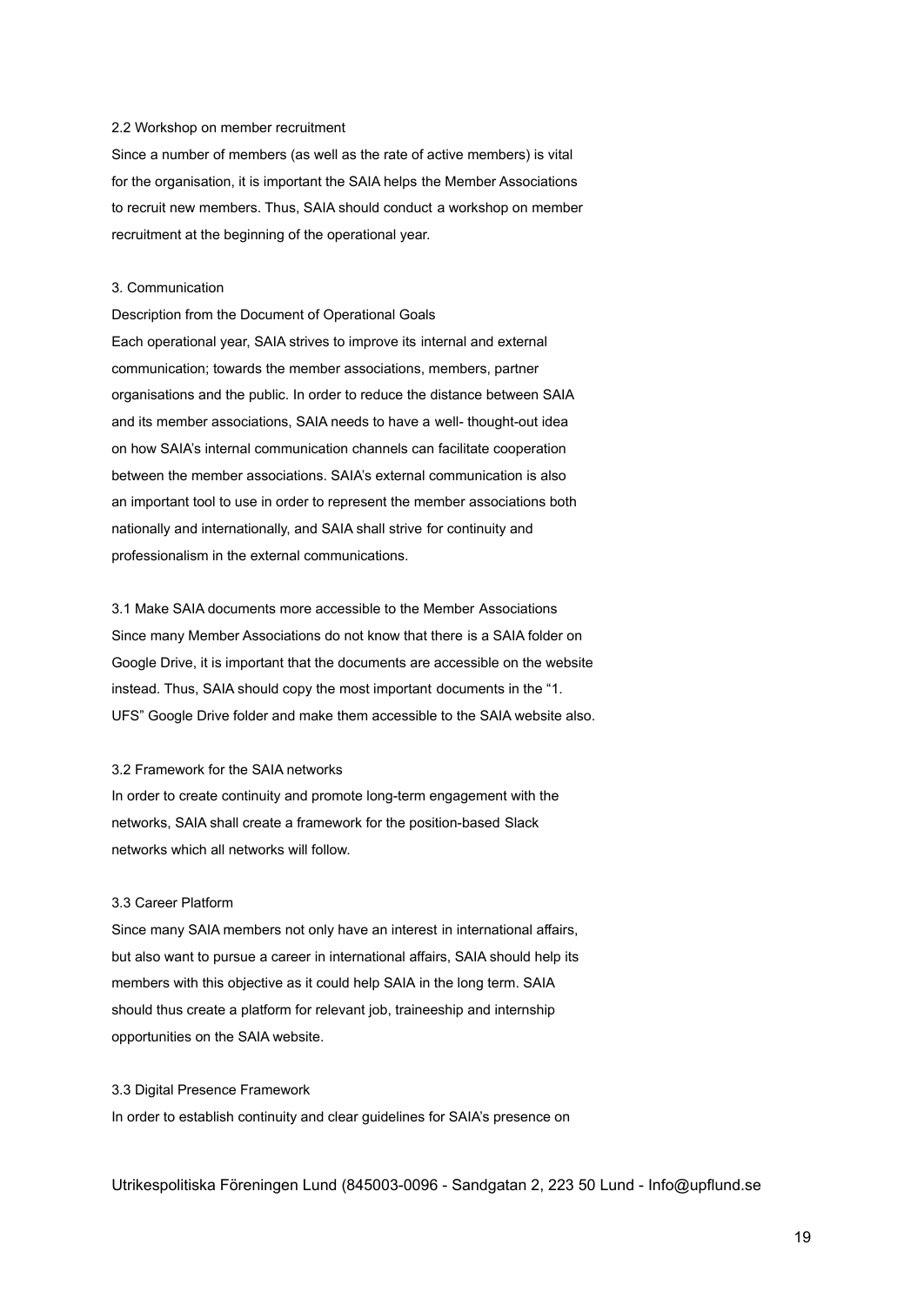digital media (e.g. social media and the website), SAIA shall create a digital presence framework which includes how often we update our website and social media, as well as what type of content that should be regularly shared.

#### 4. Transparency

Description from the Document of Operational Goals In order to meet the strategic goal of providing member associations with sufficient insight about how SAIA works and what work is currently ongoing in the association, decisions and reports shall be easily accessible and sufficiently informative.

4.1 Increasing the transparency through the SAIA website Since many Member Associations do not know that there is a UFS folder on Google Drive, it is important that the documents are accessible on the website instead, in order to increase the transparency of SAIA. Thus, SAIA should copy the most important documents in the "1. UFS" Google Drive folder and make them accessible to the SAIA website also.

### 5. Finances

Description from the Document of Operational Goals One of SAIA's main missions is to apply for the association's funding through grant applications and thereafter distribute the grant to the member associations. In order to ensure stable and long-term sources of income, it is important for SAIA to continuously work to improve the economic routines within the organisation. Moreover, it is also important to set up long-term goals on how the organisation's resources can increase and how SAIA can minimize costs for active members to attend the association's events.

5.1 Find new sources of income to decrease the dependence on the MUCF grant The vast majority of SAIA's and its member associations' funding come from the organisational grant from Myndigheten för Ungdoms- och Civilsamhällesfrågor (MUCF). This reliance is risky if our application would be denied or if the government's priorities shift away from the civil society. Finding new sources of income is continuously important to build a more resilient organisation.

5.2 Ensure that the 2021 MUCF grant is spent during 2021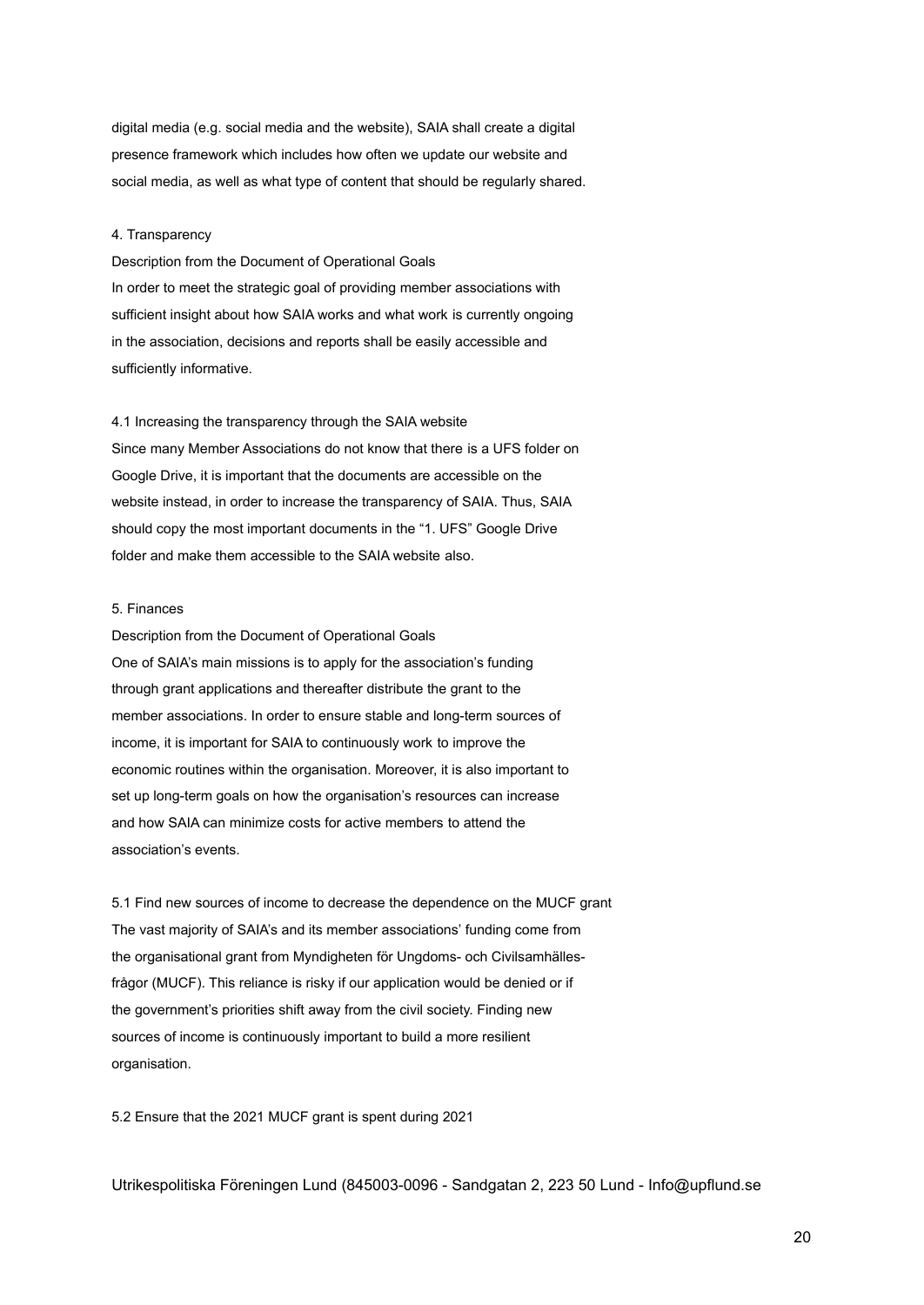Through increased membership numbers in 2019 and additional funding from MUCF, SAIA and all member associations are financially well off. However, if the money is not spent during 2021, it will have to be sent back to the government agency and we risk receiving less money in the future. It is therefore important that SAIA encourages and helps member associations to spend money in a wise manner to minimise the sum sent back.

5.3 Organise two workshops organisational finance and bookkeeping/ accounting. An important factor which determines if SAIA and its member associations receive financing is whether or not they live up to good organisational finance standards. To ensure that all member associations are equipped with the relevant knowledge, SAIA should conduct two workshops aimed towards

increasing the competence of local treasurers and presidents.

#### 6. International

Description from the Document of Operational Goals SAIA has recently made much progress in its international work and SAIA should in the coming years continue working for long term collaboration with similar organisations internationally. In the coming three years, the recently started Nordic collaborations should be institutionalised, while new partnerships are explored in a broader base. Member associations should be included in the international collaborations, where especially member associations close to the borders could likely benefit greatly.

6.1 Sustain and deepen the relationship with existing international partners After two years of finding new international partners, we now have established and formalised many through memorandums of understanding. What is now required is to ensure that these are adhered to and continuously expanded to increase the capacity of SAIA and its member associations.

6.2 Facilitate two collaborations between international partners and member associations

One concrete way of utilising our international partners is to organise events together with them and thus gain access to their contacts. As SAIA does not organise events, it should facilitate collaborations between the international partners and SAIA member associations.

7. Sustainability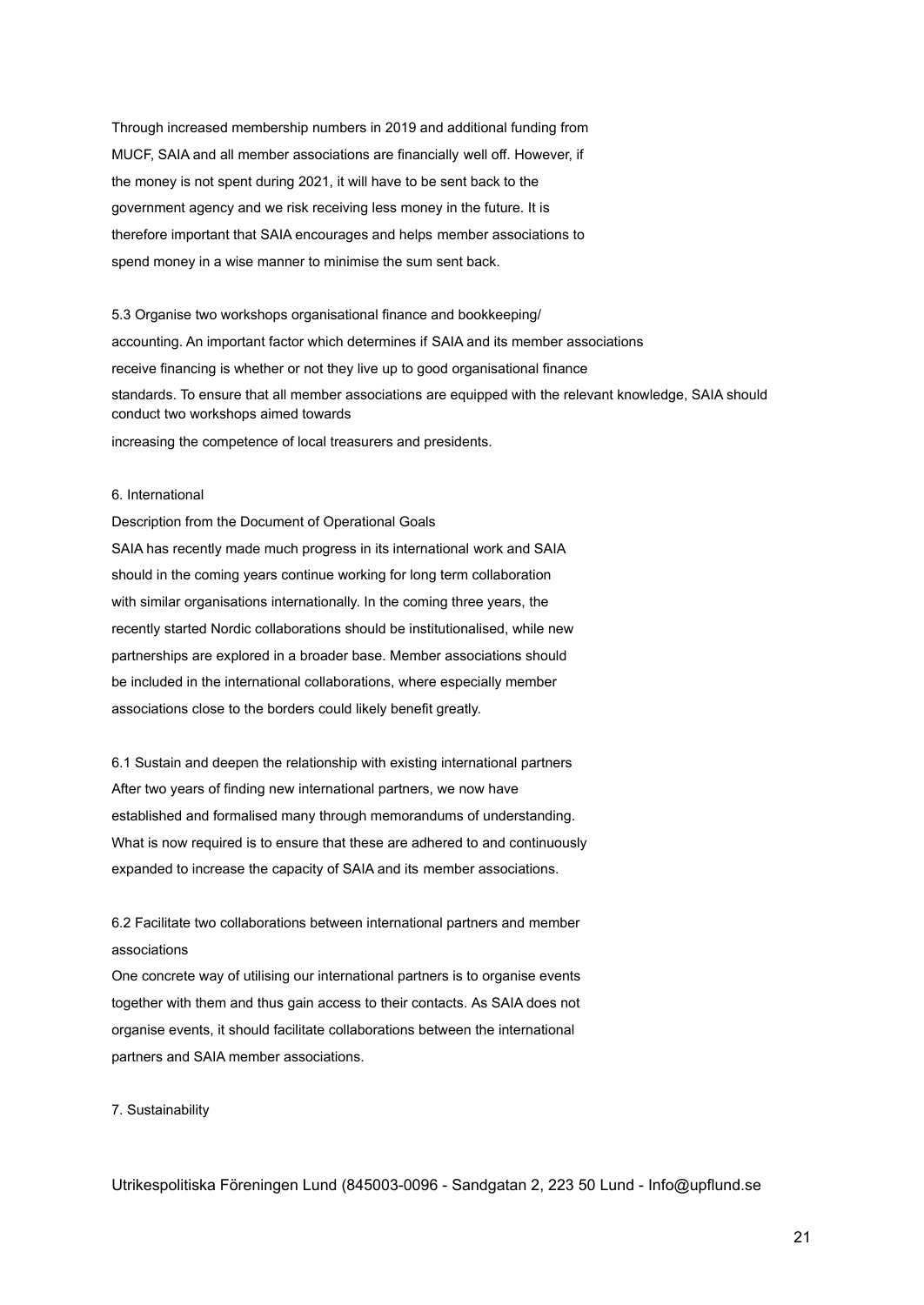Description from the Document of Operational Goals The association should keep working for a sustainable working environment and sustainable engagement in the whole organisation. The association should also contribute to sustainable consumption and global climate by adhering to the 2030 Agenda for Sustainable Development, the 17 goals set by the United Nations General Assembly. It is the SAIA's aim to incorporate the relevant goals in its operations, documents and publications, in order to assure our members that we are part of the solution, not the problem.

7.1 Organise a sustainable engagement workshop for all member associations The core of civil society engagement is to ensure that everyone engage sustainably, without negative stress. Through a workshop, SAIA can highlight why it is important and how associations can work to implement sustainable work structures. The workshop should preferably be organised at the start of the operational year.

7.2 Assist member associations in creating their own environmental policy To live up to the Agenda 2030 goals as an organisation, all member associations need to adopt an environmental policy which guides their work towards a smaller ecological footprint. SAIA should encourage and ensure that all member associations have one.

7.3 Conduct a leadership workshop with the presidents of the local associations For many presidents, the position might be their first involving leadership over a larger group of people. SAIA should assist the presidents in preparing for their mandate through a workshop focusing on leading board work and delegating tasks.

#### 8. Events and projects

Description from the Document of Operational Goals All goals stated are bound by budgetary limits, and in pursuing these goals the financial stability of the organisation is paramount. The activities, events and projects of SAIA should aim to create maximum added value for the Member Associations.

8.1 Recruit 75 members to the alumni network A large alumni network is both fun and beneficial for the association as a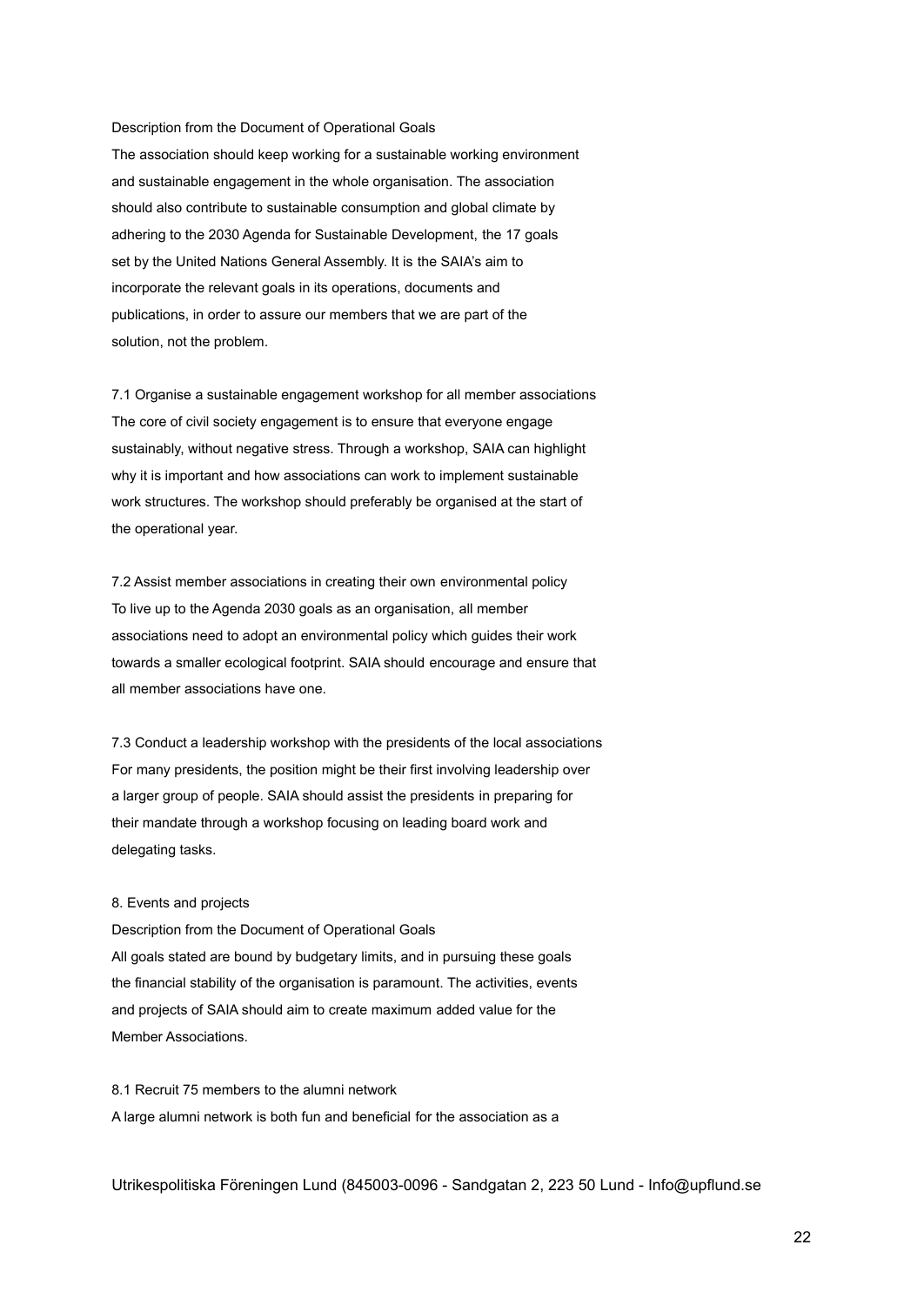whole. After the network has received an improved structure during the operational year of 2020/2021, it is time to recruit people to join it.

8.2 Formalise partnerships with two think tanks with different ideologies SAIA should continue to formalise partnerships with actors active in the foreign-policy oriented civil society. Think tanks are often leading voices in the debate with great speakers and a high capacity to organise events, they have however not been approached by SAIA before. It is important that we remain a neutral voice and formalised partnerships should therefore be made with think tanks from all parts of the political spectrum.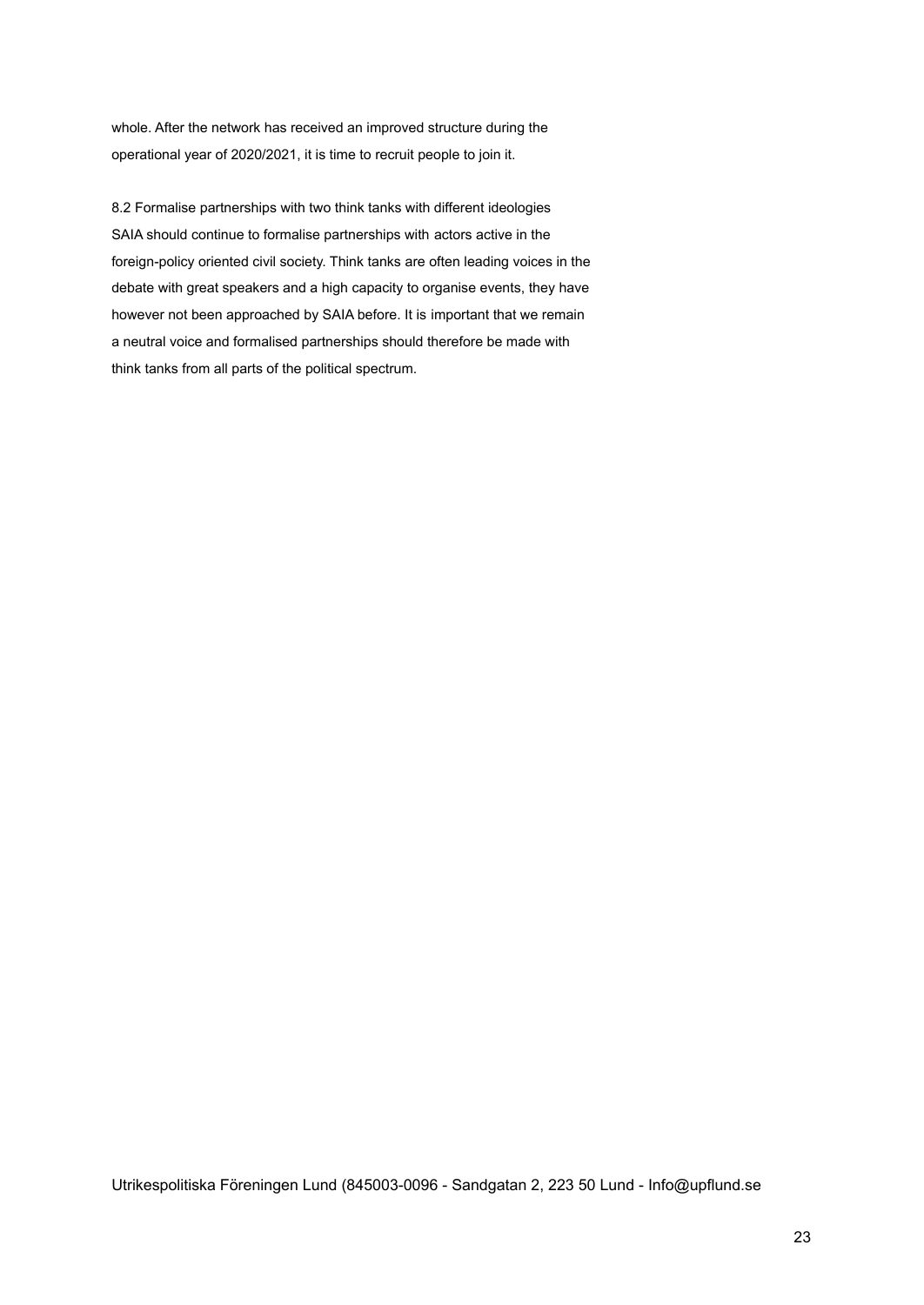Income Budget

MUCF Organisationbidrag 1.579.661,00 kr Forum Civ- Informationsprojekt 432.000,00 kr Tickets Almedalen 26.000,00 kr Extra MUCF Grant 287.318,00 kr Resturn from Extra MUCF 40.000,00 kr Other - kr Total income 2.364.979,00 kr Fixed costs Budget Grant to member associations 1.464.564,00 kr Employment 395.000,00 kr Office 20.000,00 kr Educational materials 5.000,00 kr Administration Administration 12.000,00 kr Audit 38.000,00 kr Member registry 45.000,00 kr Forum Civ Grant Impact Evaluation 40.000,00 kr PR & Webpage 5.500,00 kr Physical meetings UFS board meetings travel costs 25.000,00 kr Annual Assembly 15.000,00 kr Electoral meeting 15.000,00 kr Handover 20.000,00 kr Forum Weekend Fall 40.000,00 kr Forum Weekend Spring 40.000,00 kr Workshops-Forum Weekends 15.000,00 kr Almedalen 64.000,00 kr Other fixed cost Membership fee - LSU 5.500,00 kr Membership fee - FoF 2.000,00 kr Election Committee 1.000,00 kr Total fixed costs 2.267.564,00 kr Variable costs Budget Other travel costs & representation 5.000,00 kr Accesibility fund 60.000,00 kr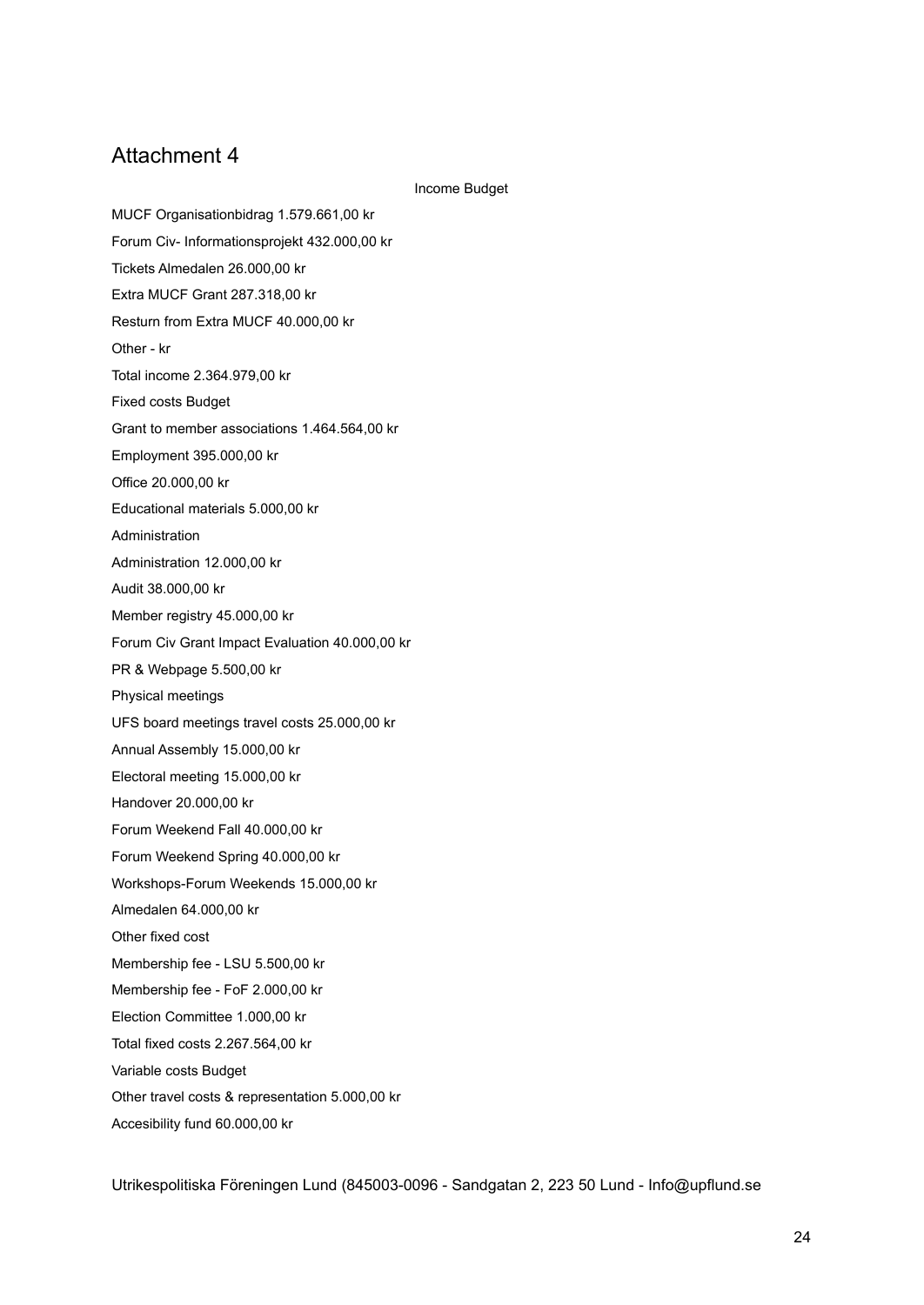Knowledge exchange fund 20.000,00 kr Contingencies 10.000,00 kr Total variable costs 95.000,00 kr Total costs 2.362.564,00 kr Result 2.415,00 kr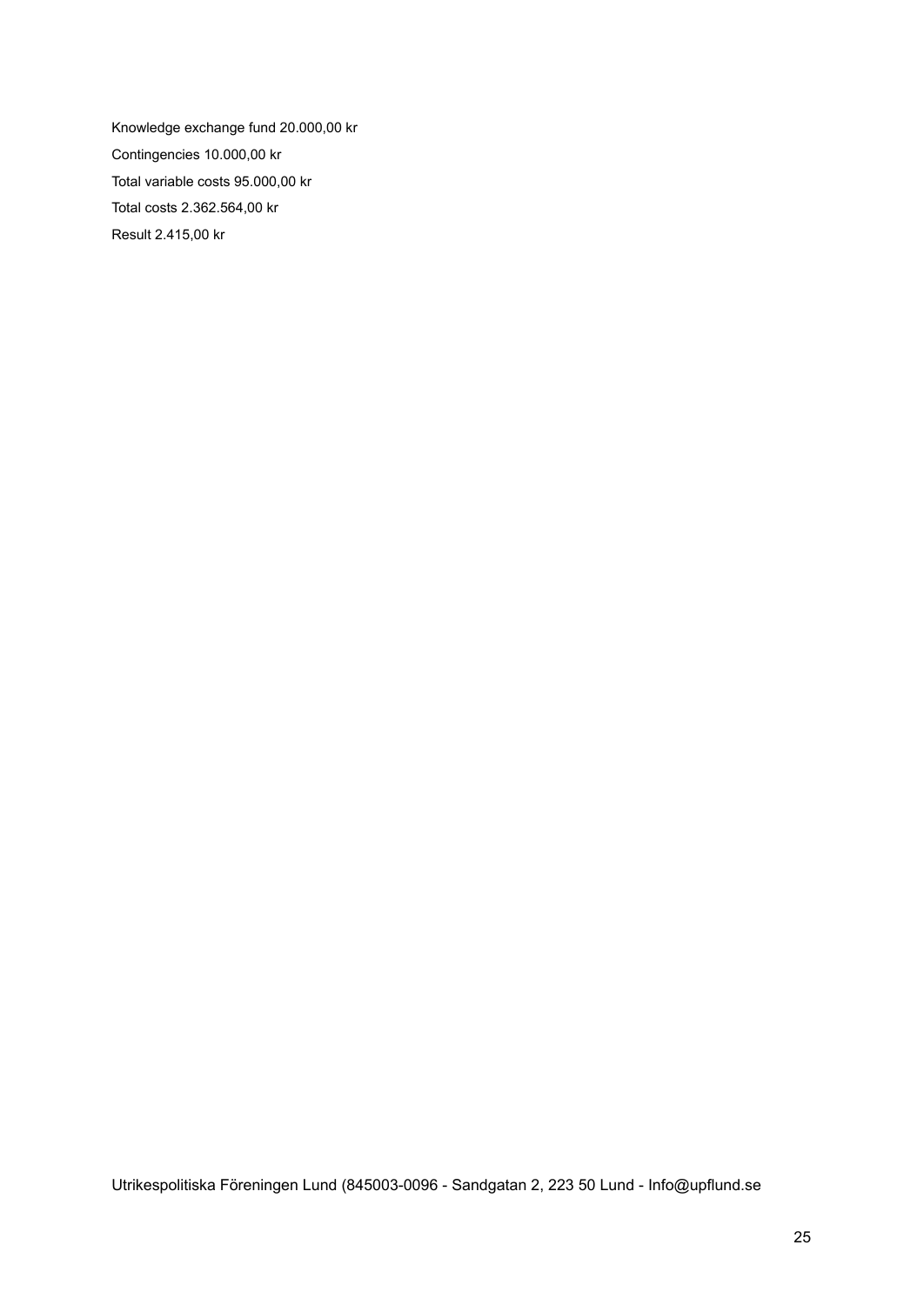Financing and Implementation of Solidarity Travel Fund

#### **Background**

During the Annual Assembly, the national board was tasked with improving the accessibility of national events for geographically distant MA's. A taskforce was formed to tackle these challenges. The main concerns hereby lie in how to create a sustainable and feasible longterm solution that if needed, would be flexible and could be adjusted and implemented in a just, consistent, and administratively uncomplicated way.

#### Purpose

The purpose of this proposal is to introduce an easy, transparent, and fair system of sharing incurred travel costs for future national events amongst all the member associations. Emphasis hereby lies on the efficient implementation and interpretability which serve as guiding principles for the scheme introduced below. The document can thus be seen as a complement to the proposed "Framework for SAIA ́s National Events".

### Structure of the Document

The framework starts with introducing different financial tools enabling the fund. These are consequently applied in exemplary cases in order to make the framework ́s implementation more graspable. Finally, the document reviews various mechanisms for when the usual conditions are not met as well as providing clarifications to the kinds of possible deviations.

### **Writers**

The Geographical Accessibility Task Force through Artem Angelchev Shiryaev, UFS Representative – UpF Umeå Mara Glas, UFS Representative – UPF Lund Rafael Rodrigo Escalera, UFS Treasurer 23 February 2021 Proposed Financing and Implementation 1. Financing The funding will work three ways:

Primarily, the fund shall be financed by the MA's contributions which are taken from the socalled "variable grant". It being part of the general MUCF grant, an annually set percentage should then ideally be discussed, voted upon and accepted at the beginning of each operational year. Adapting the framework to the MA ́s budgetary situation by revising the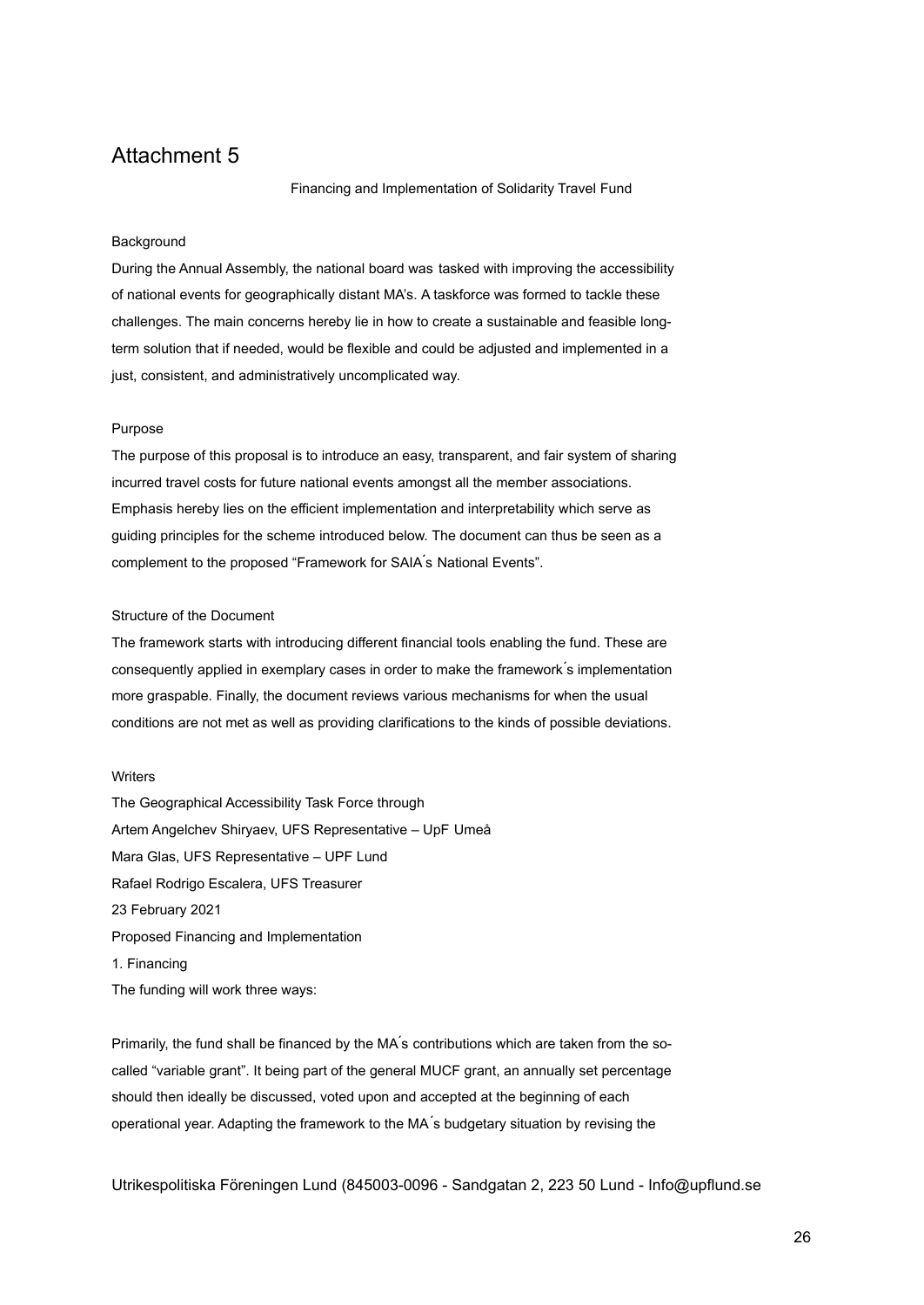percentage dedicated to the fund, will therefore allow for flexibility and adaptability particularly throughout times of economic uncertainty as well as enabling the increasing or decreasing of available funds.

Secondly, a minor participation fee paid by all attendees ahead of the Forum Weekends will contribute to the total fund available. As this fee will be of symbolic character it will not hinder anyone's ability to participate.

Lastly, UFS will be financing at least 30 percent of the total Solidarity Fund as part of their annual budget. Their share will consequently depend on the percentage set out for by the MA's, therefore adding to the total budget available.

Practical Examples

1. The total variable grant for the current operational year amounted to 832 934 SEK. If the percentage would be set at 5% table 1 reflects the approximate distribution difference between the current and proposed variable grant distribution. All associations eligible for the variable grant would contribute proportionally towards the fund. Naturally, if another percentage would be introduced the funds would alter. The following equation is intended to be used. variable grant \* percentage eligible members =

832 934 ∗ 0.95 2399 ≈ 330 SEK/member

2. If two forum weekends are to be hosted each year, and we expect to host 40 participants each time, where the MA's would decide on setting the symbolic fee. If the fee were to be set at 100 SEK, this would generate an addition of 8000 SEK each year to finance the Solidarity Travel Fund. In addition, it can be expected that the participants fee would most certainly solve the case of no show's which can be seen a bonus. The setting of the symbolic fee should be done at a board meeting before the event.

### 2. Practical Redistribution

The key factors considered when applying the redistribution scheme will be time and money. Assuming four events will be held each semester, the total sum of the fund will be divided into four equal sizes to be used during national events. To keep the framework as simple as possible, the following concept is built upon the "Framework for National Events". Thus, dividing Sweden into four regions:

- 1. Region Arctic: UF Luleå, UpF Umeå,
- 2. Region North: UF Uppsala, UF Stockholm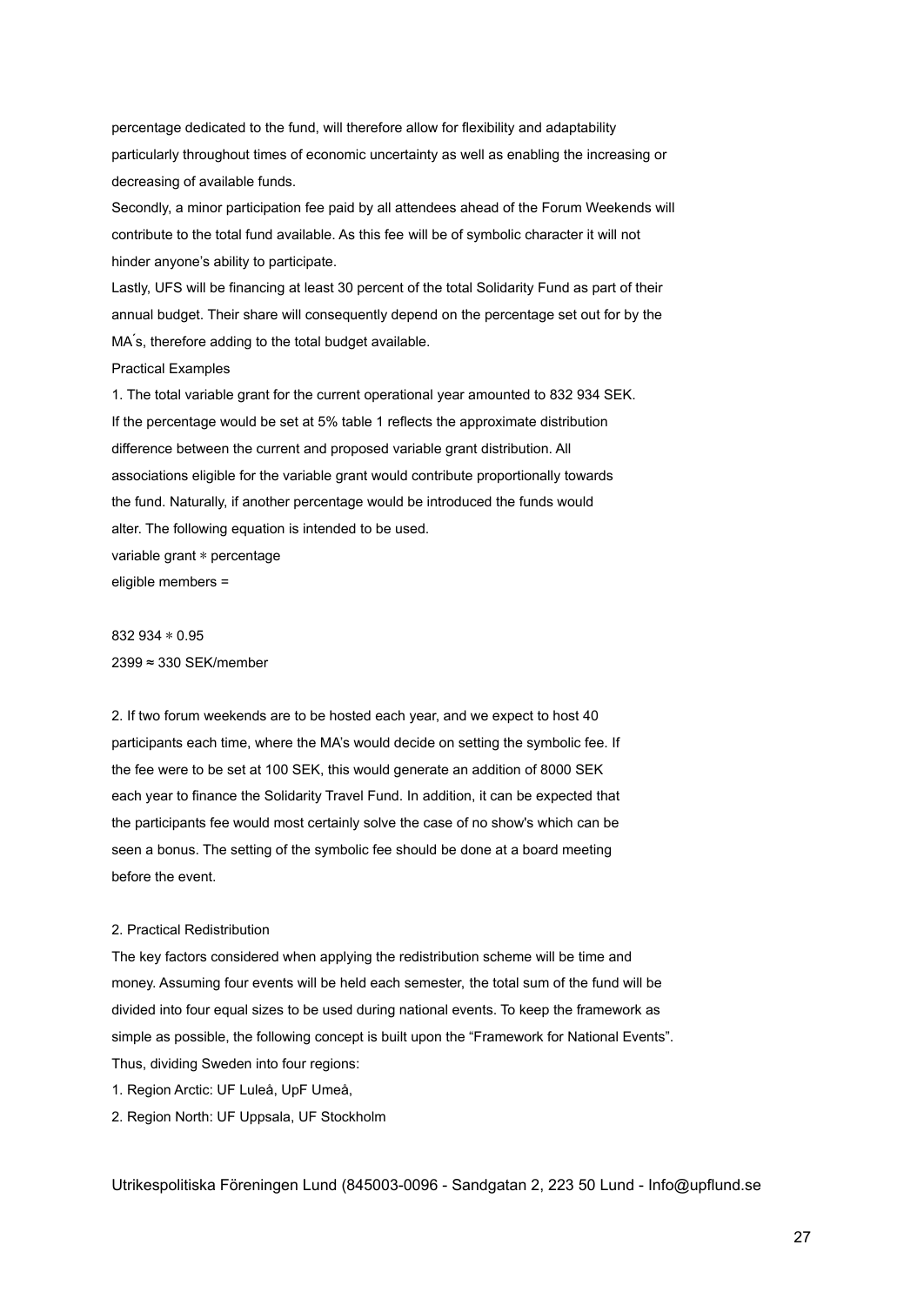3. Region Central: UF Linköping, UF Örebro, UPF Karlstad, UF Göteborg

4. Region South: UF Växjö, UPF Lund, UF Malmö

Each time a MA will be hosting a national event in their "home" region, the MAs in the remaining three regions will be eligible to apply for reimbursements. In consequence, each will be assigned one third of the grant whereby their MAs will then be eligible to apply for an equal share of the assigned grant distribution to their region. Each share is earmarked to the corresponding association. If unutilized, the concerned share remains within the fund and will be divided according to the scheme ahead of the next national event. Practical Example:

Assuming 60 000 SEK within the fund is divided into 4 national events, each will imply reimbursement 15 000 SEK. If UpF Umeå is hosting a national event, further MAs located in "Region Artic" would not be eligible to apply for reimbursement. Instead, the remaining regions would be allocated up to 5000 SEK each of a total of 15000 SEK per event. This implies that "Region South" including UPF Lund, UF Malmö and UF Växjö, would then be able to receive reimbursement up to 5000 SEK, whereby each association can apply for around 1667 SEK. However, if one of the associations does not apply for reimbursement, the share is forgone, and the 1667 SEK remains within the total fund. For the next national event, the total funding will thus be, (45 000 + 1667)

3 = 15 555 SEK split between the three "external" regions attending.

#### Rough Visualization of divided Regions

The idea is that this tool makes planning and foresight easier for each MA, meaning that each association knows their respective share before applying. When writing a motion to the national board, an upper threshold would then have already been considered in their internal budgeting, hence making the mechanism as fair and transparent as possible.

The procedure would go as follows:

1. UpF Umeå writes a motion for their share of the grant to a board meeting prior to the national event.

2. During a UFS board meeting, the board approves of the motion.

3. After the national event, contingent on UpF Umeå showing up, UFS transfers the share to UpF Umeå.

4. UpF Umeå collects receipts and reimburses local participants.

3. UFS' responsibility

At the start of the operational year, a presidium member, preferably the treasurer raises the question as to what kind of percentage should be set for the coming operational year. He/she submits a draft proposal with the anticipated distribution scheme which all UFS representatives take back to their local boards to discuss. At the following national board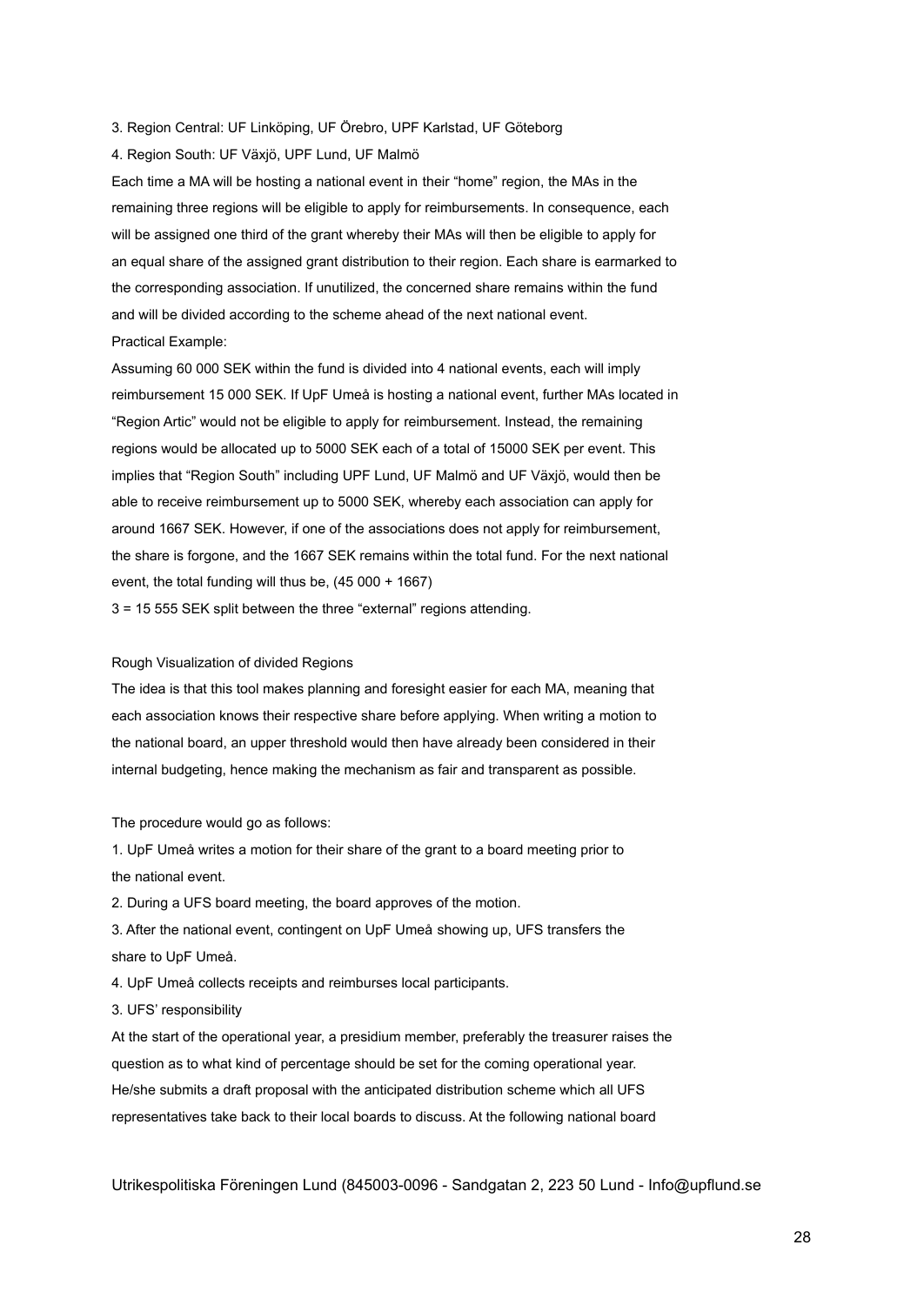meeting, a final percentage should be decided upon by means of a majority vote. If large deviations are made from the approved budget by the preceding annual meeting, the treasurer should put forward a new budget proposal and adjust the previous percentage accordingly.

4. Rules and conditions in cases of exception (examples) 1. If a physical event is cancelled and/or held online, the initially allocated funds are withheld accordingly. Hence, instead of 60000 4 = 15000 SEK the next national event would imply 60000 3= 20 000 SEK to be distributed.

2. If multiple physical events are cancelled throughout the operational year and the withheld funding accumulates according to the first condition above. A spending cap is set at maximum 50% of the total fund for one single physical event. For instance, if three out of four physical national events throughout the year have been cancelled, implying 100% of the funds remains within the budget post, at maximum 50% can be used for the fourth physical national event. The remaining 50% shall be transferred to the next operational year or redistributed back to the MA's and/or UFS. This would require a board decision.

Hence, if the entire fund of 60 000 SEK were to remain unused due to the Covid-19 and/or other reasons inhibiting the hosting of the first three physical events, the fourth one will underlie a maximum cap of 30 000 SEK.

3. If a MA is granted travel reimbursement to a national event and, without a valid excuse does not show up, UFS will not grant any reimbursements to the concerned association. To limit administration efforts, a guiding rule should be that if at least one of the registered participants show up, the share should be paid out in whole. For instance, if UpF Umeå sends 3 out of 4 registered participants, incurred travel costs should be reimbursed. If however, none of the registered participants show up, UpF Umeå shall not receive any of the granted funds. Instead, these funds will be transferred to the next national event.

4. In case of a force majeure case, the national board will decide whether reimbursement should be paid out to local MA's or not.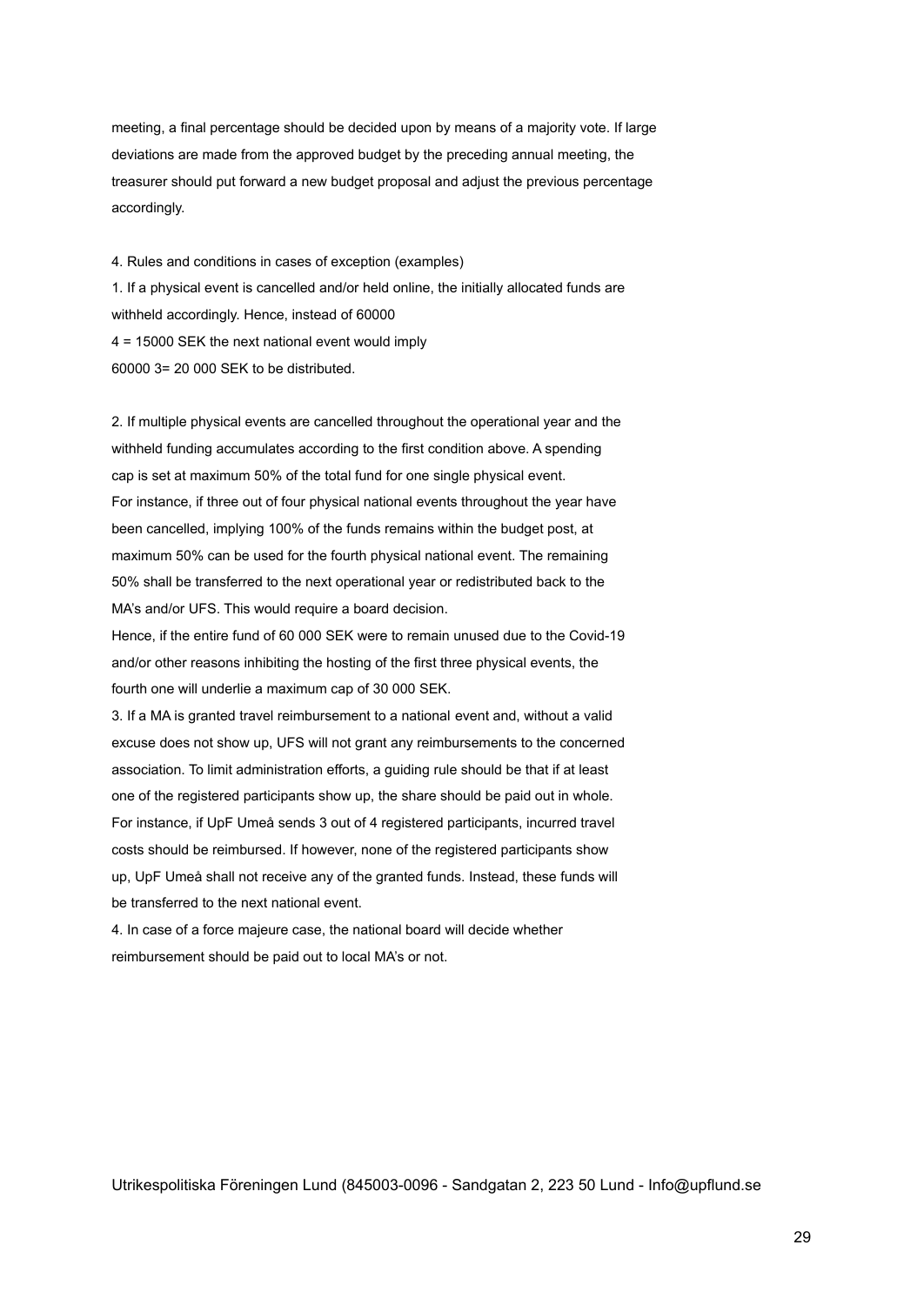Presidium Meeting Report - UFS Rep

At the UFS BM last Thursday, UF Umeå, Karlstad and Luleå submitted a discussion point in connection to the membership statistics with a request for consultation regarding ways in which to achieve greater membership traction in their respective associations. "The purpose is to discuss how we can support each other, in a constructive and reasonable way. Perhaps sharing knowledge or providing structural support could be vital." Hereby, the question on "What kind of support is needed?" caused a new discussion to emerge concerning the inadequacy with which the UFS has so far been viewing and addressing the issues faced by smaller associations not least because of the so-felt UFS internal predominance of larger associations Lund and Uppsala. As a result, other "smaller" and "younger" associations called for a new way in which UFS should better cater their needs as endogenous structural problems had inhibited the consequent application of previously made suggestions and strategies by the presidium (and Lund and Uppsala). Due to the urgency of this matter and the numerous cases in which well-meant recommendations could not be adopted successfully, the national board discussed how to put more emphasis on the differences in organizational structuralism to be taken into consideration in the upcoming operational year. One vital point was to manifest the UFS obligation to offer support meeting the differing organizational realities in the operational plan 2022. Other more practical suggestions discussed included the creation of UFS supported mutual support networks, forums, workshops and knowledge exchanges that could provide a space for affected associations to discuss and learn from each other.

Questions to discuss:

Do you think that there is a need for operational adjustments on the part of UFS in order to match the intricate issues smaller associations face?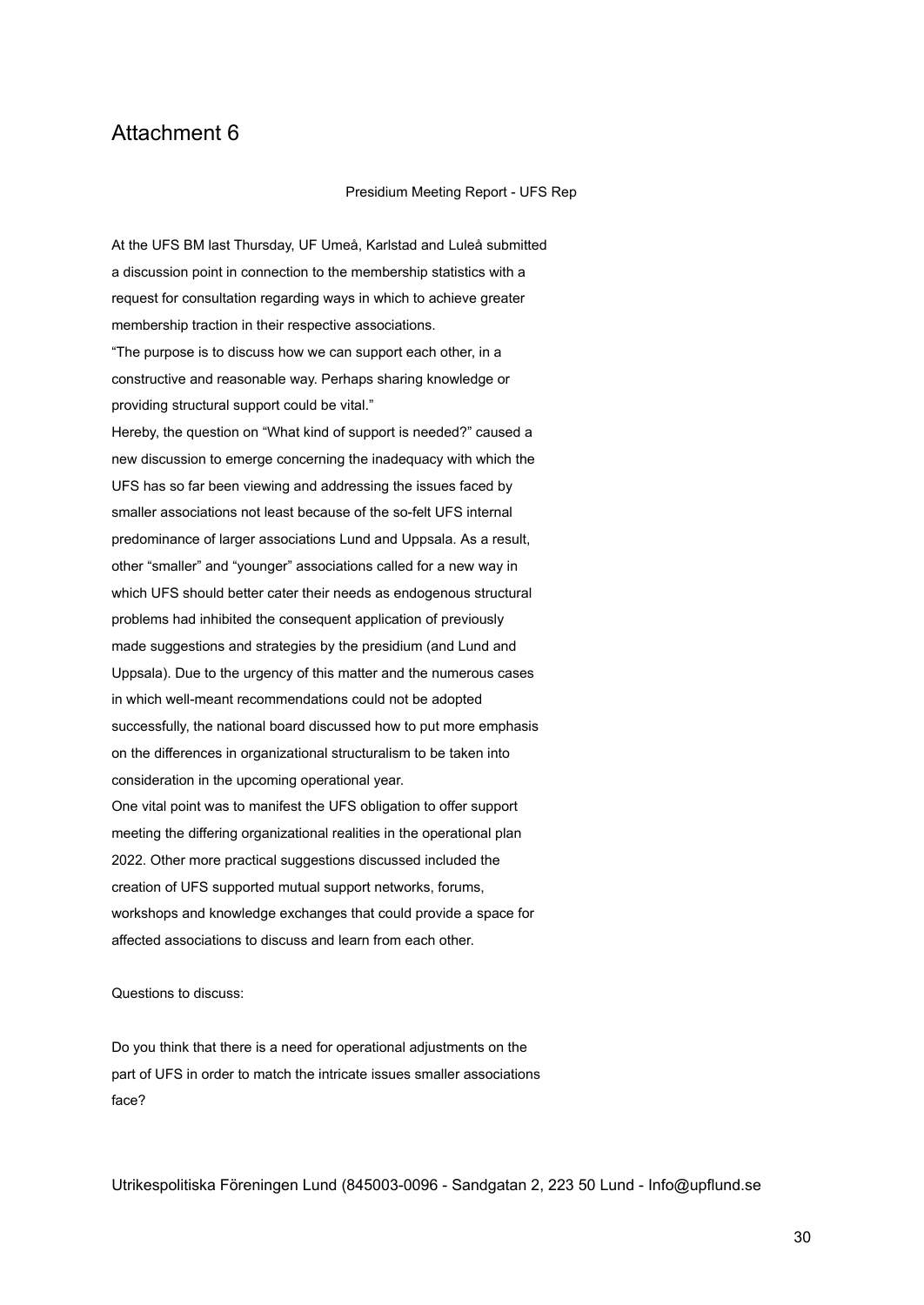How can UFS presidium members make sure they understand and not misconceive the issues faced by those associations particularly when joining the UFS from larger associations (Lund and Uppsala)?

How could successful support between larger and smaller associations look like against this background?

Should the operational plan put additional emphasis on the importance of adapting UFS operations to how MAs look size-wise and organizational-wise?

If so, would you be in favor of submitting an amendment to the operational plan to the Electoral meeting in May?

Lastly, I wanted to let you know that this topic will be taken up at the Pre-Electoral Meeting on the 20th of April.

The Presidiums replies to discussion points from Umeå, Karlstad and Luleå

### Question 1:

As we have seen this past operational year is that all local associations face various kinds of issues and that this is not something that specifically effects small association but all local associations regardless of its size. We therefore think that UFS should continue being a national association that focuses on helping all associations.

With that being said, we do believe that UFS has provided several opportunities throughout the year for associations to connect and discuss their issues, and that UFS have had enough events focused on membership recruitment.

We would furthermore like to point out that we already feel that UFS have a bigger focus on helping and supporting smaller local associations and that we, the bigger associations have been less prioritized and had less space to affect changes that would be favorable for us and in the difficulties we face on a local level. We shouldn't create more incentives where UFS becomes even more focused on specific associations instead of all.

Question 2: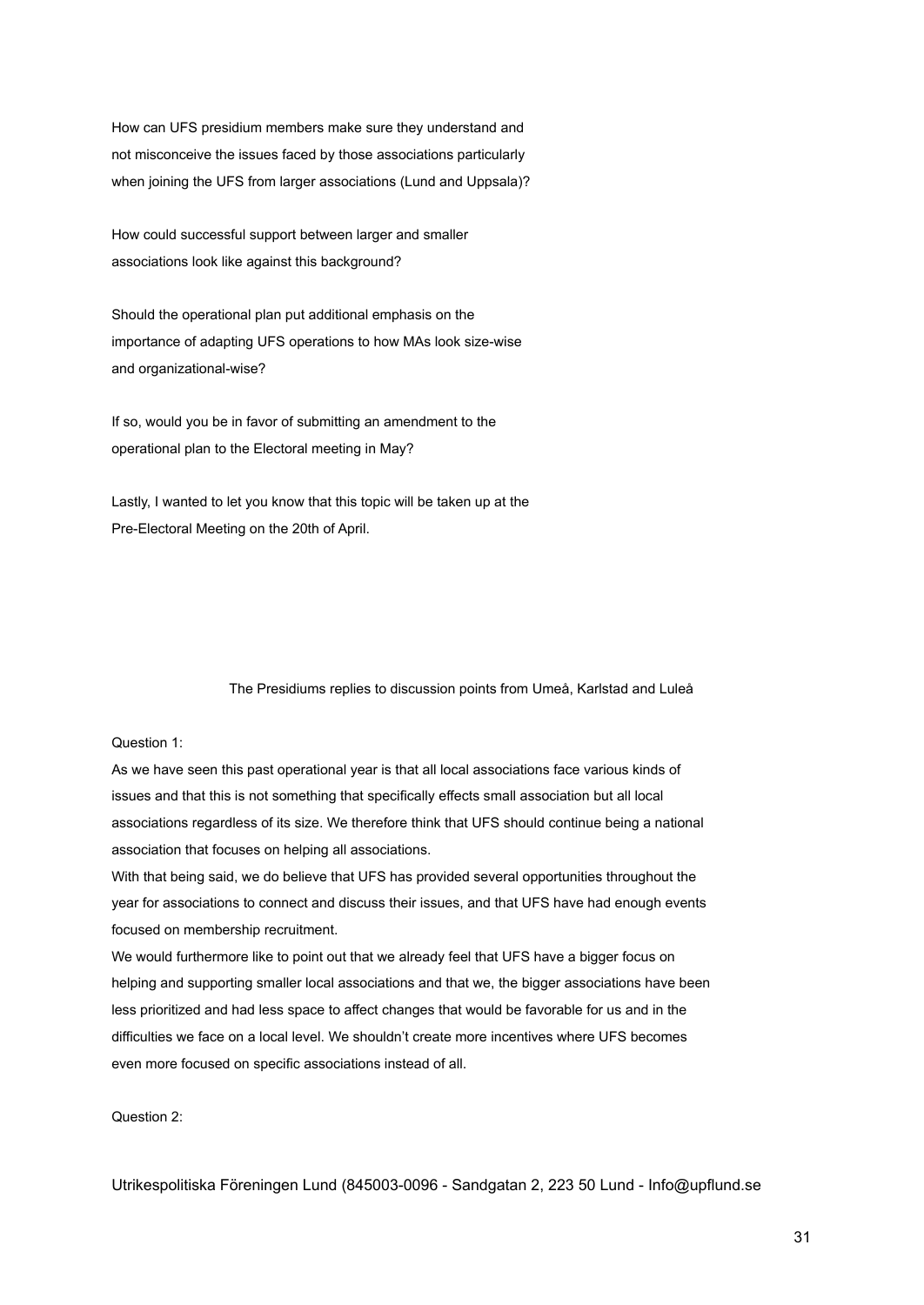We see this as a fundamental issue/question that goes both ways. How can UFS presidium member make sure that they understand and not misconceive the issues faced by bigger associations particularly when joining from smaller associations?

There should be some trust in the nominating committee, and their work on nominating the right candidate for the position that would help UFS and its local associations strive. But trust that the annual assembly elects best suites candidates. Which association they come from shouldn't be something that defines them. Every individual joining the UFS presidium is elected based on their experiences and merits that would be beneficial for UFS and its local associations, and rather than seeing this as a disadvantage depending on which association you come from, see it as an advantage where local associations can get unique support based on these competences.

What the UFS presidium could do is open up for more dialogue and follow ups on issues faced by local MA but this requires that local MA associations take their part in this and reach out for help, when help is needed. Presidium members have a responsibility towards all associations and not just specific ones especially when its regarding issues that is affecting everyone.

### Question 3

Successful support should be something that benefits everyone participating regardless of the size of the association they belong to. Create forum weekends, exchanges and meetings where there is the possibility for everyone to gain help.

For many years, many board members in UPF Lund have felt like UFS events have been organized, and been more beneficial for the smaller associations. And that the bigger mainly give suggestions and solutions to problems discussed. This unfortunately creates incentives where current sitting board members gets discouraged from participating in UFS events because they feel that they spend XX hours and not gain anything. This in turn, gets handed down to successors who enters the mandate period with a specific mindset about UFS. So we believe that UFS should rather start creating various questions and topics that reflects the various associations participating so that everyone can gain something out of it.

#### Question 4:

We don't think that the operational plan should be amended with adding emphasis on MA size and organizational structure. This is because UFS works for the inclusion of 11 MA where everyone works completely different. Doing this creates an impossible task for UFS to have a concrete plan to work with throughout the operational year.

Adjusting and specifying an operational plan to reflect 11 MA would require a lot more work from the presidium that already have a lot to do, especially when you take into consideration that these positions are held by students who do this voluntarily. In order to create, or include specific points in an operational plan, which creates more workload, something else from the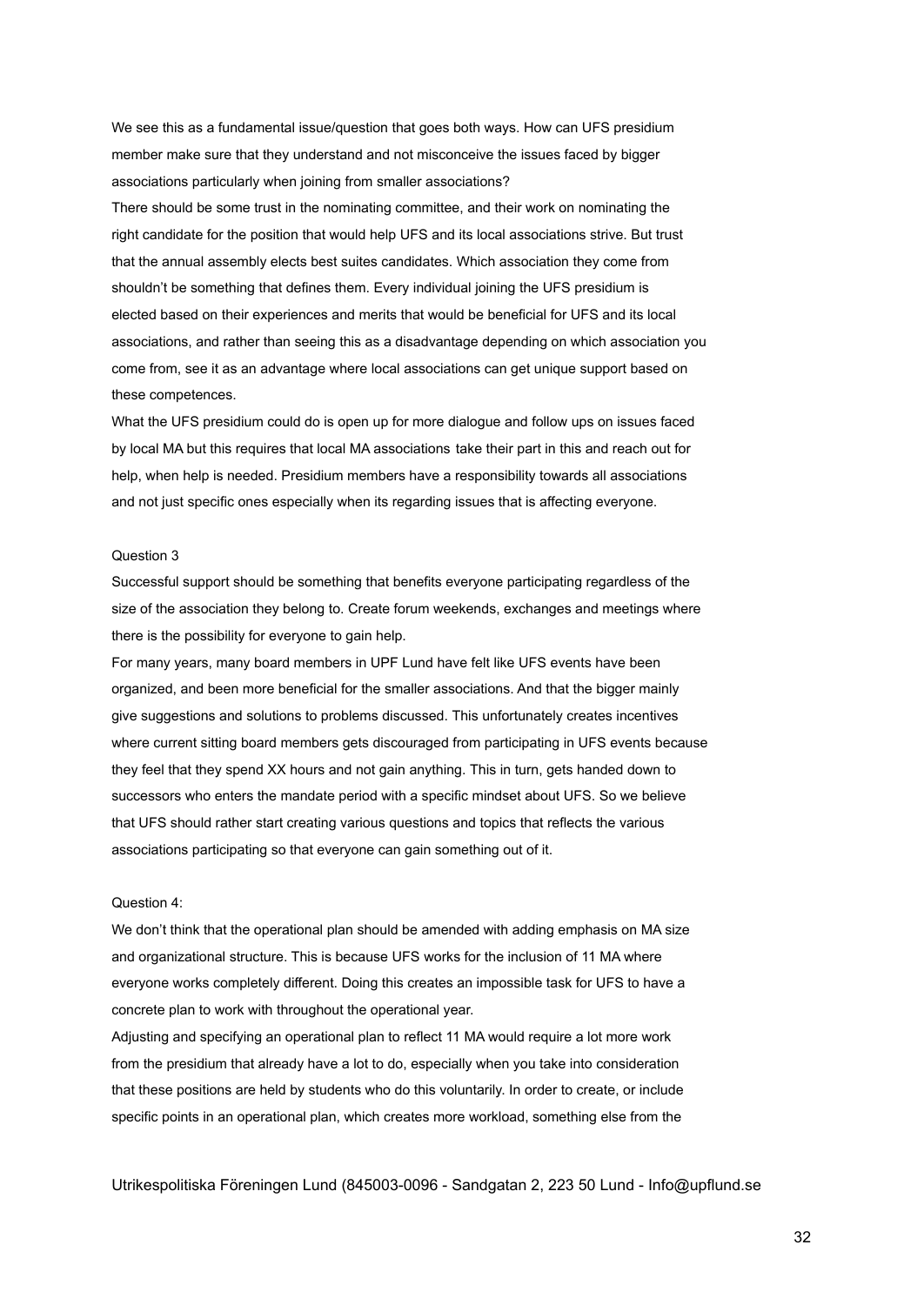operational plan would then need to be removed. This is important because we want to strive towards having sustainable work environment, and to do so we cannot add more workload without removing something in return.

Soha's own added comment: This is essentially a question about the current UFS structure and how the representation works. With a proper working structure every MA would be able to raise their voices and concerns about certain topics and issues at every board meeting and therefore, impact the national decisions to their benefit. A better solution would be to think long-term and look into improving the current structure.

### Question 5

We cannot answer this question until we see what the proposed amendment would be.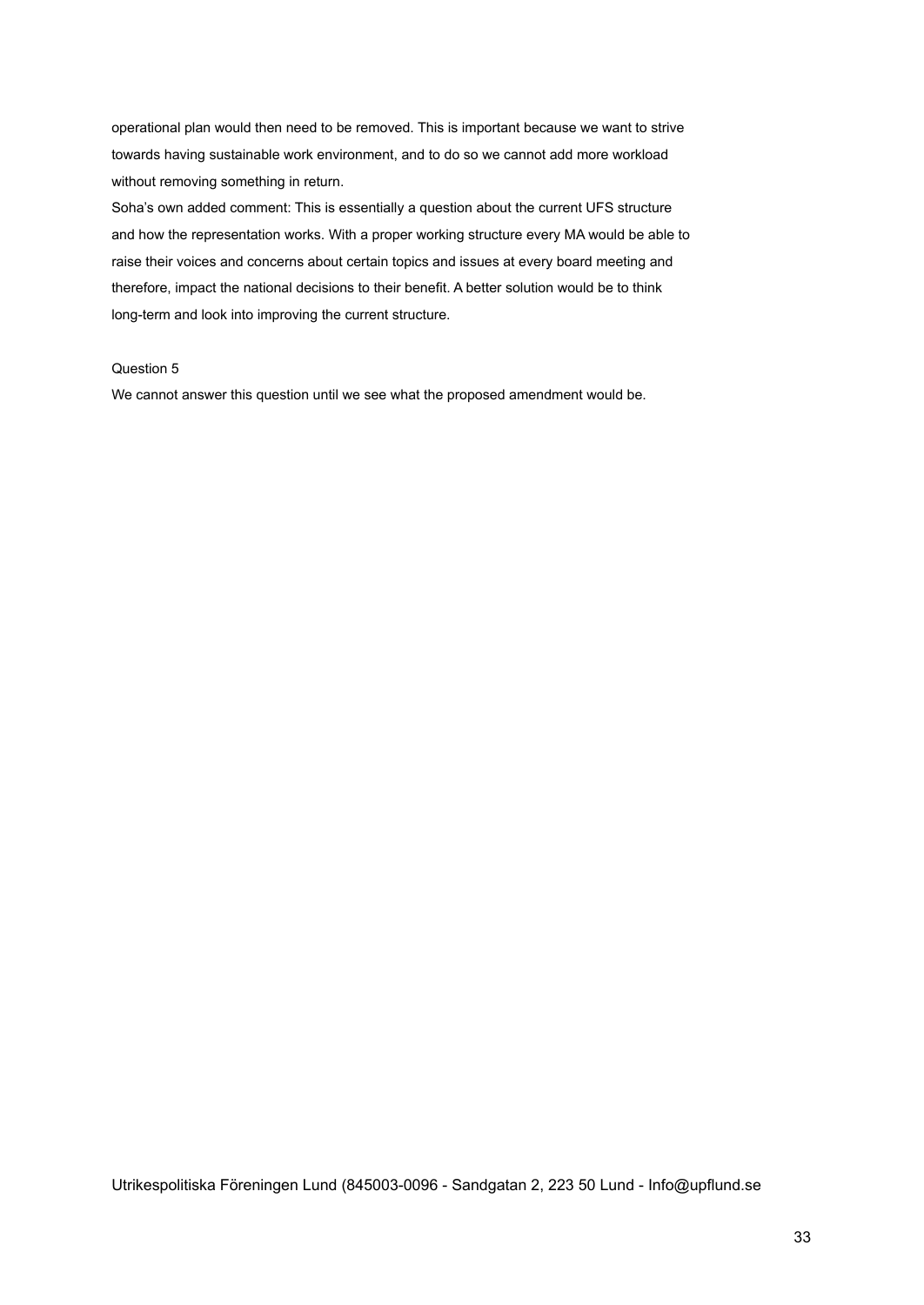#### Dear members of SAIA

Here follows the Nomination Committee's nominations for the Swedish Association of International Affairs' operational year of 2021-2022 which will be addressed at the Annual Election Meeting on 8th - 9th May. Despite the extraordinary circumstances facing us all over the past year, the work in the organisation and its member associations have been ongoing and reoriented to a digital format rather than cancelled. The Nomination Committee is greatly impressed by the engagement and motivation shown by all applicants and is grateful for all nominations and applications received. During the application period, the Nomination Committee received a number of qualified applications resulting in a at times difficult task for the Nomination Committee. After a thorough process we believe however, that we can hereby nominate a group of candidates with valuable knowledge and experience, whom we also believe will complete each other and work well together. Nonetheless, we would like to stress that the Committee only nominates candidates. It is up to the eleven member associations to take the final decision during the Annual Election Meeting.

During the operational year of 2020-2021, the Nomination Committee consisted of four members: Miriam Steinwall, Aleksander Kranjc, Clara Thulin and Sakari Teerikoski. All members have been active and participated in Nomination Committee meetings throughout the year. The Nomination Committee had its first meeting in November 2020 and was thereafter in regular contact during the entirety of the spring. The most extensive work of the Nomination Committee took place in March when all the committee members processed all applications, conducted interviews, had thorough deliberations, as well as contacted all candidates over phone to inform about the Nomination Committee's final decisions. During the operational year 2020-2021 Miriam has been the convening member of the committee, and has thus been the one with the primary contact over email with candidates as well as with SAIA's presidium.

The final nominations for the operational year of 2021-2022 were decided during a digital meeting on April 7 after weeks of preparation, interviews, discussions and deliberations in order to ensure that the nominated candidates would be suitable Presidium members, Nomination Committee members, and auditors. Thereafter, all candidates have been informed about the Committee's choice, and the candidates who were not nominated have been given the opportunity to be listed as counter-candidates in this document. The Nomination Committee's suggestions for next year's Presidium are people with different experiences and backgrounds from various member associations. They share a great passion for SAIA and a strong will to maintain a good working environment and a sustainable engagement in its member associations. The Nomination Committee has also taken aspects such as gender balance and geographical spread into consideration when making its final decision.

### **Motivations**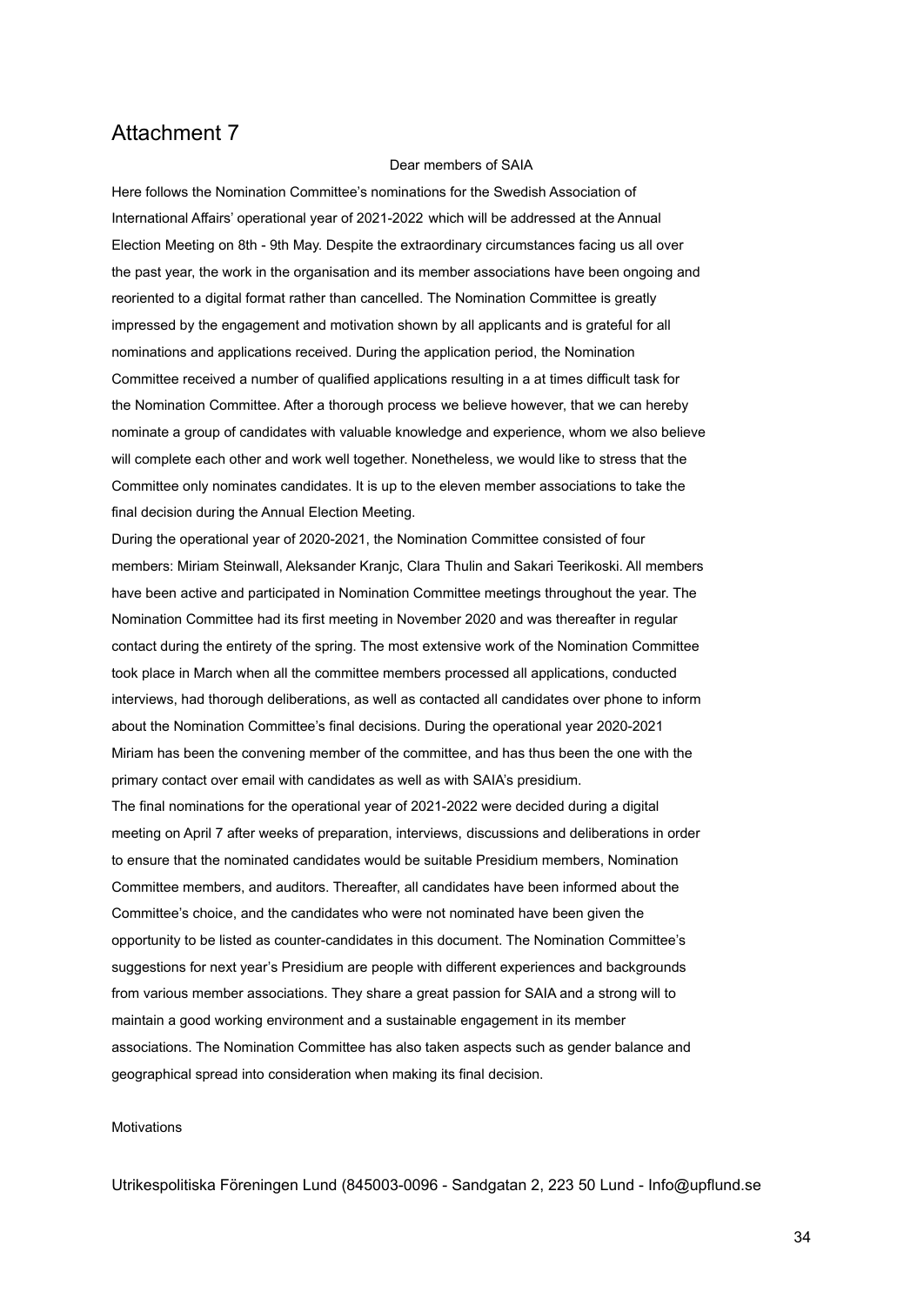### President

The President holds the utmost responsibility to lead both the work of the Presidium and the Board, as well as to ensure that the work of the association is done in accordance with regulatory documents and operational plans. Furthermore, the President is responsible for ensuring that SAIA works towards a long-term vision, and for developing its collaborations with other organisations. The President also summons to board meetings and is responsible for its preparations and process.

As the current president of UPF Lund and an active member in Global Shapers Malmö, Soha Kadhim has several years of engagement in the civil society in positions ranging from active member to board positions. This experience has formed a passion for Soha when it comes to organisational development, leadership and civil society engagements, a passion that will serve Soha well in the position as President. Furthermore, Soha has several years of professional experience in the service industry, which has ensured that she can effectively communicate and handle different kinds of people. As a leader Soha believes that her strengths of valuing effectiveness, as well as clear communication and strong drive for developing an organisation to run smoothly, will be useful within a position that will guide the SAIA board during the operational year of 2021-2022.

The Nomination Committee believes that Soha Kadhim will fit well in the position as president for the upcoming SAIA operational year, since she has developed leadership abilities as well as experience, both from civil society and work life, when it comes to interacting with different types of individuals to steer them towards a common goal. Her preparedness during the interview, along with experience of leading one of the member associations and a strong vision and eagerness to holistically strengthen SAIA's position as a facilitator for the member associations made Soha a strong candidate for the position. Moreover, it is the Nomination Committee's view that her individual traits and leadership qualities will work very well together with the other candidates for the upcoming operational year, ensuring a strong and competent board for the future.

The Nominated Candidate is: Soha Kadhim

Counter-candidate: -

The Electoral Meeting is proposed:

to elect Soha Kadhim as the President for the operational year 2021-2022.

#### Vice President

The Vice President is - together with the President - responsible for leading both the work in the SAIA national board and the Association as a whole. The Vice President is also responsible for preparing and chairing the Presidium meetings. Together with the President, the Vice President is a main external representative of the Association.

Artem Angelchev Shiryaev is currently UpF Umeå's representative in the national board and has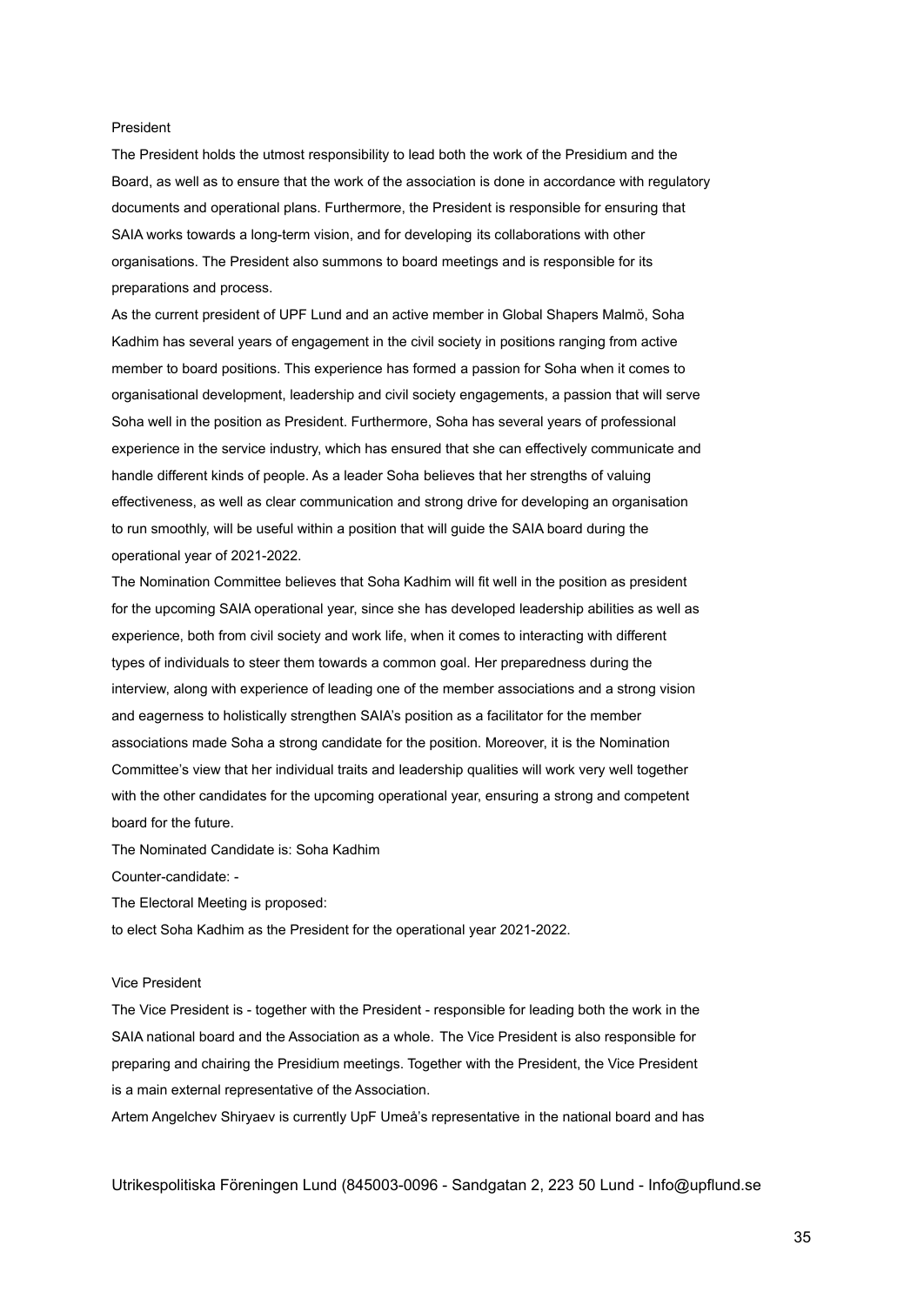earlier been the Treasurer in UpF Umeå. Artem therefore comes with a broad knowledge about the work in SAIA and its Member Associations, in particular about the ongoing board work in the Association as well as the financial side of the operations. During his active years in the organisation on both local and national level, Artem has shown a great interest in the future positive development of SAIA, and this high level of commitment is clearly present in his visions for the organisation. Thanks to Artem's active contributions to the work in the national board during the 2020-2021 operational year, the choice of Artem as Vice President also effectively contributes to long-term continuity in the work of the organisation.

The Nomination Committee believes that all this makes Artem an excellent choice for the position as Vice President, and furthermore that the combination of him and Soha Kadhim as Vice President and President, respectively, with their respective experiences from the national level and the Member Association level that complement each other's strengths well, makes a strong pair for leading the organisation through the next operational year.

The Nominated Candidate is: Artem Angelchev Shiryaev

Counter-candidate: -

The Electoral Meeting is proposed:

to elect Artem Angelchev Shiryaev as the Vice President for the operational year 2021-2022.

#### **Treasurer**

The Treasurer holds the general responsibility for SAIA's economy. The Treasures should, together with the employed administrator, ensure transparent budget monitoring and a stable administration of the organisation's economy. The Treasurer leads the organisation's strategic financial work, and should ensure financial stability and development. In addition, the Treasurer should lead the work in finding and applying for new financial assets.

Stephanie Kronvall has extensive experience of working in different student associations, professional experience as a teacher and in her spare time as a figure skating coach. She is currently the Treasurer of UF Malmö and has previously been part of the Erasmus Student Networks (ESN) in both Lund and Malmö, also as a Treasurer, and been active in the Nomination Committee on the national level. That she understands the complexity of the role as a Treasurer and SAIA as an association is to say the least. Furthermore, she has great knowledge and understanding of economic administration including budget proposals, working with grants and it is our belief that she and the administrator will work well together handling economic tasks. The Nomination Committee believes that Stephanie's varied experiences both from UF and ESN and her dedication makes her an excellent candidate for the role as Treasurer for the operational year of 2021-2022. In addition, we believe that the precision Stephanie puts into her work, clear communication and positive attitude will be advantageous characteristics for both a Treasurer and a member of the Presidium.

The Nominated Candidate is: Stephanie Kronvall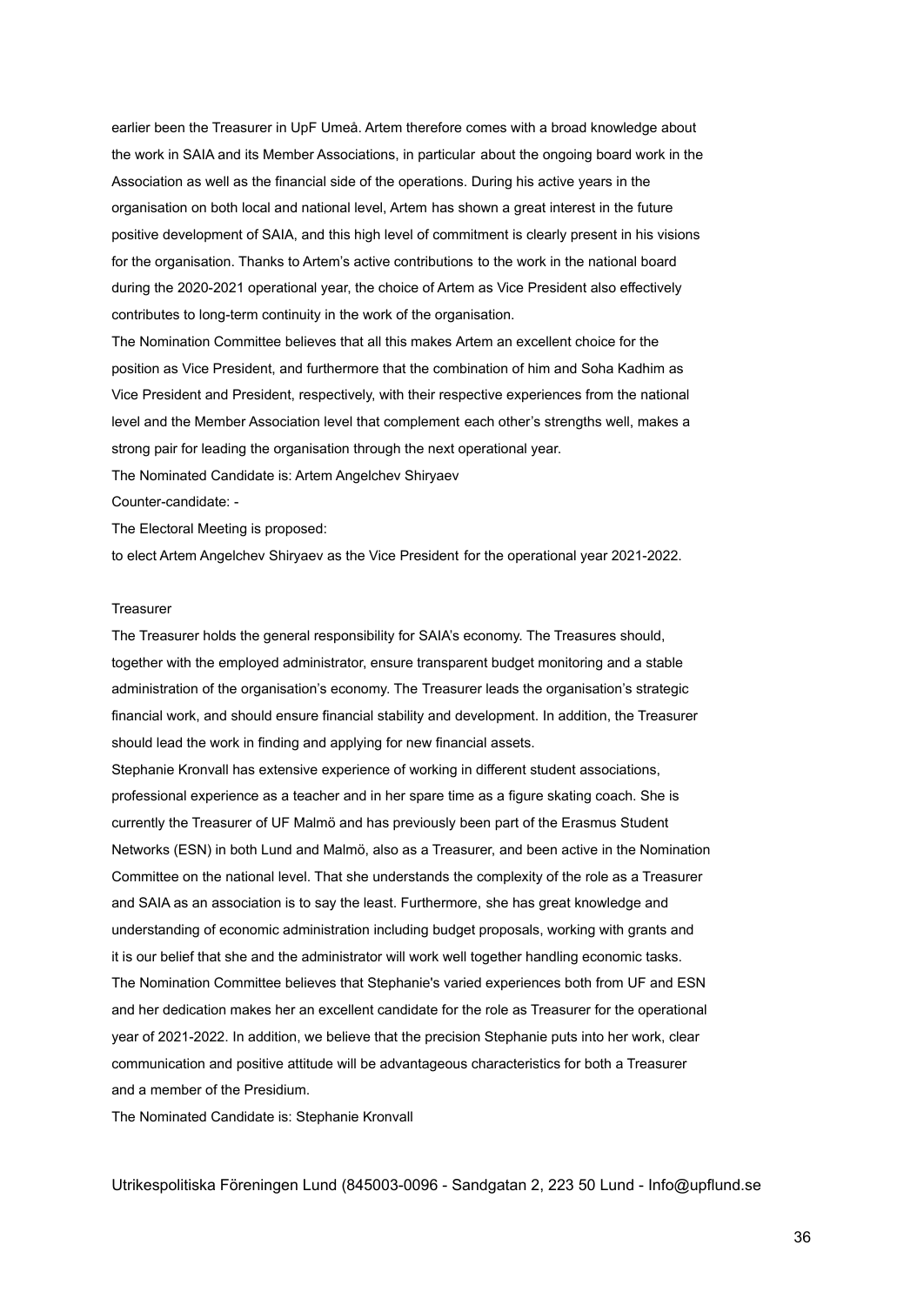### Counter-candidate: -

The Electoral Meeting is proposed:

to elect Stephanie Kronvall as the Treasurer for the operational year 2021-2022.

#### **Secretary**

The Secretary is responsible to keep the meeting minutes during the board meetings of the association, ensuring the transparency of decisions and processes within SAIA. Moreover, the Secretary ensures that the protocols from the meetings are attested, signed and archived according to the by-laws. The accessibility, for SAIA members, of all protocols and additionally regulatory documents is well-managed by the Secretary that ensures that the documents are archived in a structured manner. Furthermore, the Secretary is tasked with keeping the regulatory documents of SAIA up-to with current changes, drafting new documents, translation if needed and that they communicate in a clear manner.

Joakim Ydebäck brings with him a couple years of experience within SAIA's member associations, particularly from positions within the Uppsala Association of Foreign Affairs, such as a Board member and Editor-in-Chief of Uttryck Magazine. Joakim works hard and likes to ensure that tasks are done properly with utmost effort, and he envisions that his contributions as Secretary will be to work proactively with the responsibilities that the position entails. Furthermore, his vision includes the retention of a strong transparency towards the member associations and to help contribute strengthening the facilitating role of SAIA. The Nomination Committee believes that Joakim brings with him significant experience, both professionally from his internship at the Swedish Ministry of Foreign Affairs, as well as voluntary commitments, of how to clearly communicate in text and handling official documents by ensuring that they are properly constructed. His personal traits gave the committee an impression of him being a reliable individual that will contribute to the composition of the upcoming SAIA board and work well with the other candidates. The Nomination Committee is certain that Joakim will contribute to the work of SAIA in a positive way and handle many of the tasks of drafting new documents as well as keeping the regulatory documents up-to date with utmost distinction.

The Nominated Candidate is: Joakim Ydebäck

Counter-candidate: Lucy Verdonk

The Electoral Meeting is proposed:

to elect Joakim Ydebäck as the Secretary for the operational year 2021-2022.

### Head of Communication

The Head of Communications is responsible for SAIA's communication, both internally towards the member associations as well as the external outreach towards the public and collaboration partners. Furthermore, the Head of Communications is responsible for the appearance, design and functionality of the association's website. They should also work to coordinate and develop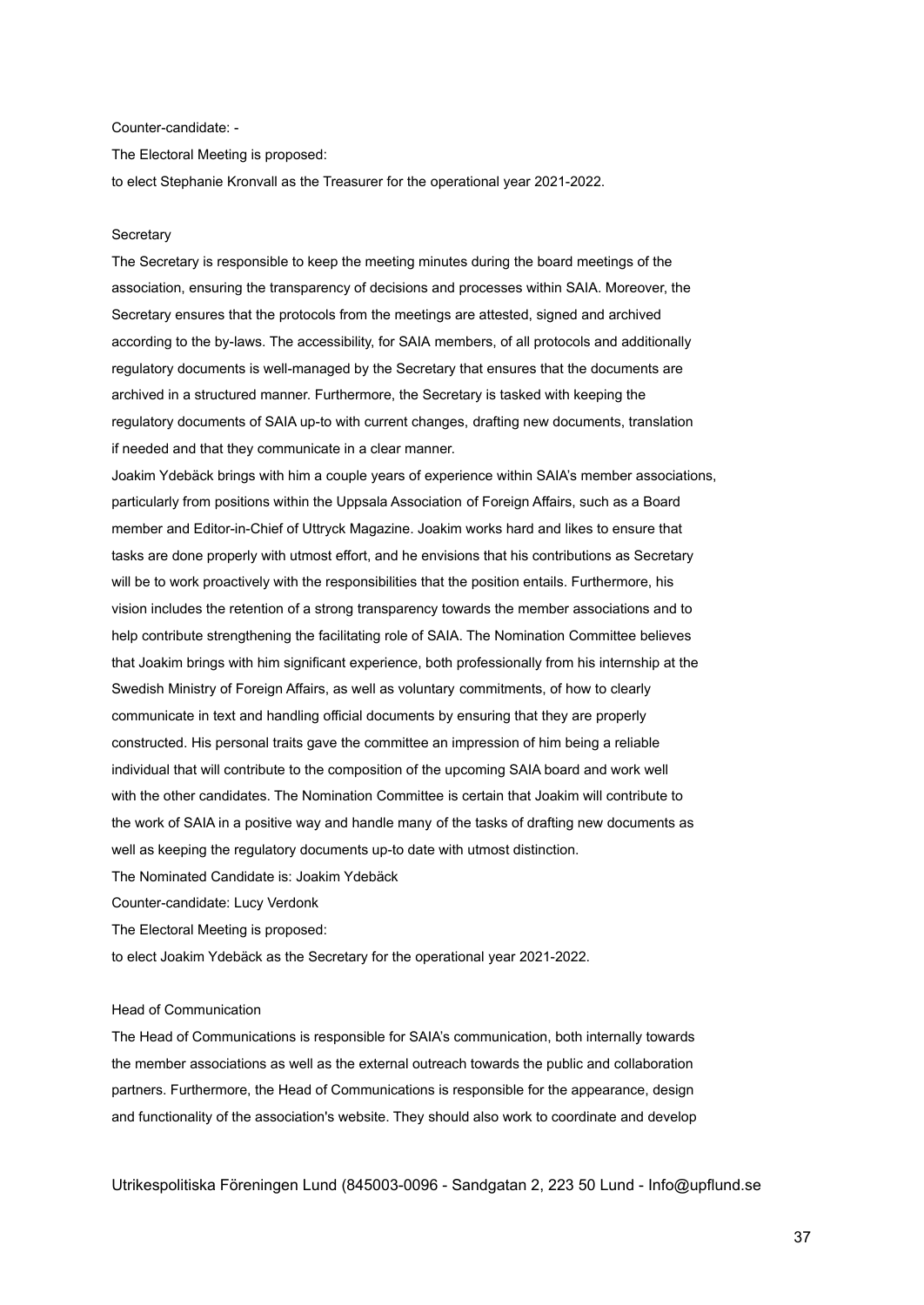SAIA's communication plan and strategy, including media platforms.

Julia Kavanto is currently the Vice President of UF Malmö, a position that has given her a significant and important insight into the works of SAIA. In this position she is used to, in collaboration with the president, take care of stakeholder relationships, which is an experience that we as the Nomination Committee believe will be useful for her as the SAIAC. The role of the Vice President requires leadership skills and structure which will be helpful competences when taking on a position in the presidium as well as leading a committee. Julia has many relevant skills that make her an excellent candidate for the position as Head of Communications in SAIA. She has previously been the head - as well as the deputy head - of the PR Committee in UF Malmö, where she was responsible for the digital marketing of the association as well as updating the UF Malmö webpage. Julia has a strong interest in the use of language in digital channels and is especially interested in developing and furthering SAIA social media strategies. The Nomination Committee additionally believes that Julia will be a great addition to the board of SAIA with her dedication to the association, positive attitude and will to work closely with the rest of the presidium.

The Nominated Candidate is: Julia Kavanto

Counter-candidate: -

The Electoral Meeting is proposed:

to elect Julia Kavanto as the Head of Communications for the operational year 2021-2022.

#### Nomination Committee

The Nomination Committee is responsible for delivering a suggestion for a new presidium, as well as other key functions within SAIA. The Nomination Committee should look after the interests of the members, and act to ensure that the organisation develops in connection to the member associations. The Nomination Committee should also work to make sure that their work is done impartially and transparently, and keep in mind diversity, gender balance and geographical spread.

Nick Nguyen has a background in UF Stockholm where he has been engaged and active both locally and nationally, as the UF Stockholm communicator as well as the SAIA Representative. Nick's experiences from various positions within SAIA has given him an insight into how the organisation works and what characteristics active board members typically share. He is driven to work proactively with the recruitment of new presidium members which the Nomination Committee believes to be a great asset for ensuring and strengthening the continuity of SAIA's presidium. As Nick has experience of leading the work in a group as the previous president of Stockholm Model United Nations, the Nomination Committee is confident that he will also be a great candidate for the role of convenor.

Xhesika Gjolleshi has been an active member in UF Malmö through MUNmö, where she is currently the Head of Logistics. Her tasks include reading CVs and statements of team members,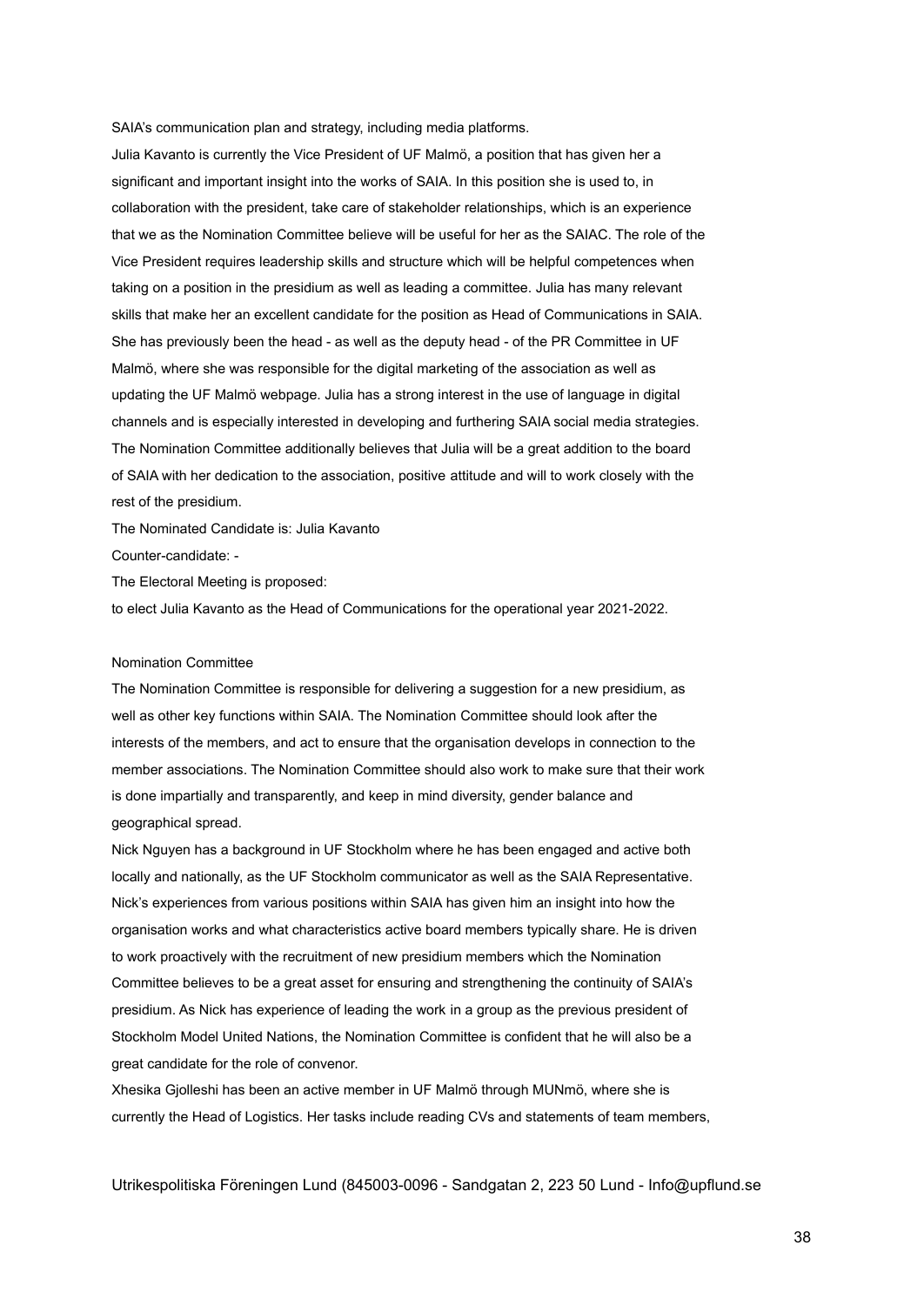and the Nomination Committee finds her commitment to organisation and structure to be of great benefit for next year's election process. Most importantly, Xhesika understands and values the importance of working transparently and remaining impartial during the recruitment process which makes the Nomination Committee consider her a strong candidate to be a member of next year's committee.

The Nominated Candidates are: Nick Nguyen, Xhesika Gjolleshi

Counter-candidates: -

The Electoral Meeting is proposed:

to elect Nick Nguyen as a member of the Nomination Committee and its convenor for the operational year 2021-2022.

to elect Xhesika Gjolleshi as a member of the Nomination Committee for the operational year 2021-2022.

to elect two additional members of the Nomination Committee for the operational year 2021- 2022.

### Civil Accountants

The role of the accountant is to review the actions of the Board, the financial report, as well as control that the organisation has acted in accordance with by-laws and regulatory documents. The accountant's work should proceed throughout the year, and they should be available for potential questions. It is important that the accountant can remain neutral, and make their assessment objectively and on factual basis.

Aria Nakhaei was the SAIA President in 2013-2014 and has since then kept in touch and had active contact with subsequent boards of the Associations. Aria thus has a good overview of the long-term development of the Association over the past decade. He also represented SAIA in the board of Folk och Försvar during four years between 2015 and 2019. This, combined with his thorough knowledge in organisational and structural matters in general and SAIA's by-laws and organisational structure in particular, makes Aria the ideal candidate for the position of Civil Accountant.

The Nominated Candidate is: Aria Nakhaei

The Electoral Meeting is proposed :

to elect Aria Nakhaei as the Civil Accountant for the operational year 2021-2022.

to elect a Deputy Civil Accountant for the operational year 2021-2022.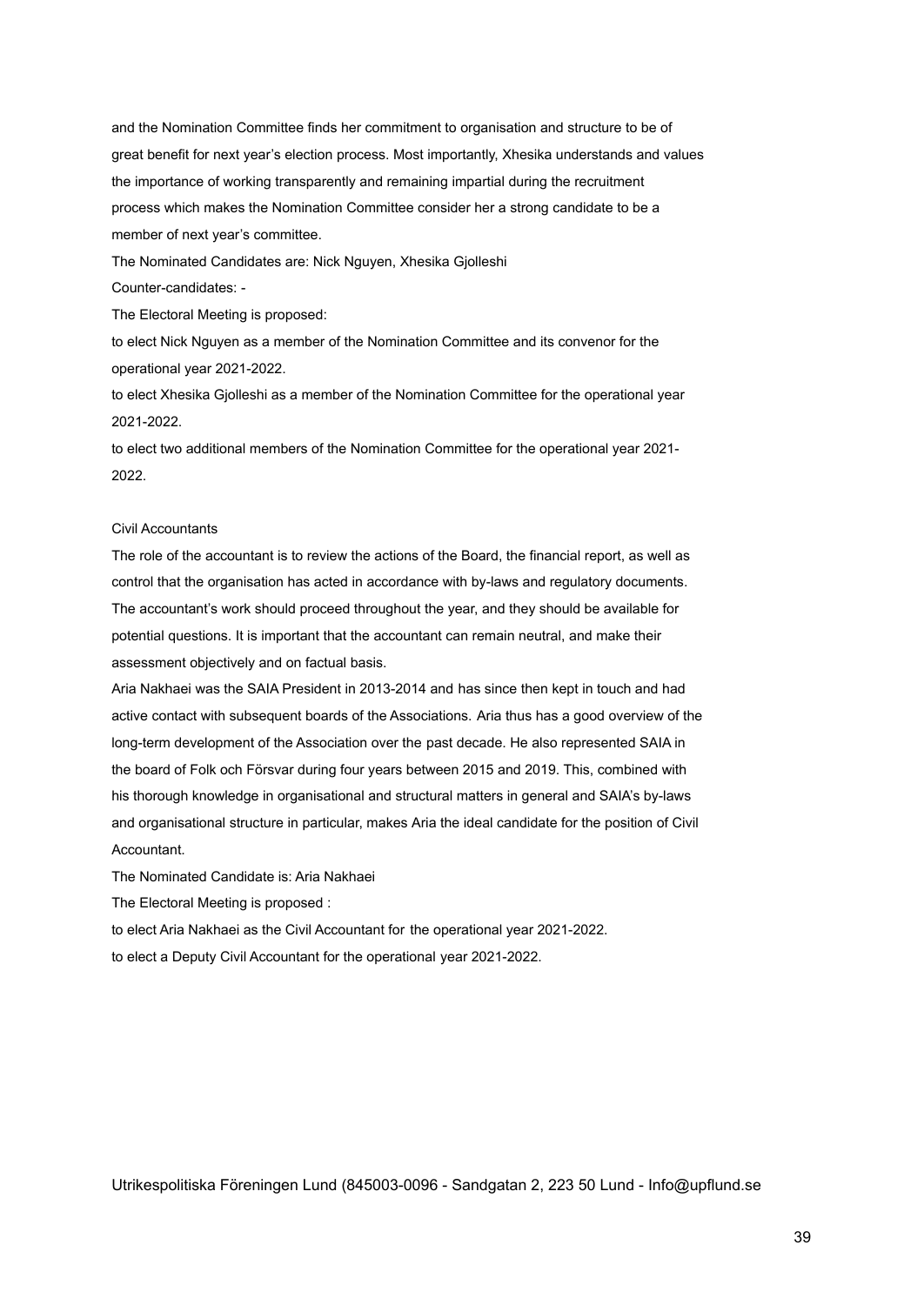Motion about "Approve charities for Mental Health Month - fundraiser "

### **Background**

The board decided to have this year's Project Of The Year to be a Mental Health Month. With the purpose to do our part in tackling the societal problem of mental illness. In addition to providing events where UPF members can learn more about the issue and how to personally deal with it, we in the working group also wanted to shed a light and support charitable organizations that deal with different aspects of Mental Health issues. To include our members in this process we have asked them to send in their suggestion of charities to be included in the fundraiser. We received a total of three suggestions: Aldrig Ensam, The Brain & Behavior Research Foundation and Mind. Where the raised money goes is a sensitive thing and needs the approval of the board. In

addition to this motion there is a document with more in depth information of each charity that will be decided upon.

#### Purpose

This will give us the ability to give away the money raised in the Mental Health Month-fundraiser to charities our members want the money to go to. This will then give these charities with a bit more resources to do their very important job.

#### Proposal

We propose that the board decides

To 1. Accept that Aldrig Ensam receive money from The Mental Health Month-fundraiser

To 2. Accept that Mind receive money from The Mental Health Month -fundraiser

To 3. Accept that The Brain & Behavior Research Foundation and Mind receive

money from The Mental Health Month -fundraiser

The working group for the Project Of The Year/Mental Health Month: Maximilian Onkenhout Julia Van Veen Linn Alfredeén Miljaemilia Wala Saga Smith

Info about charities

1. Aldrig Ensam / Never Alone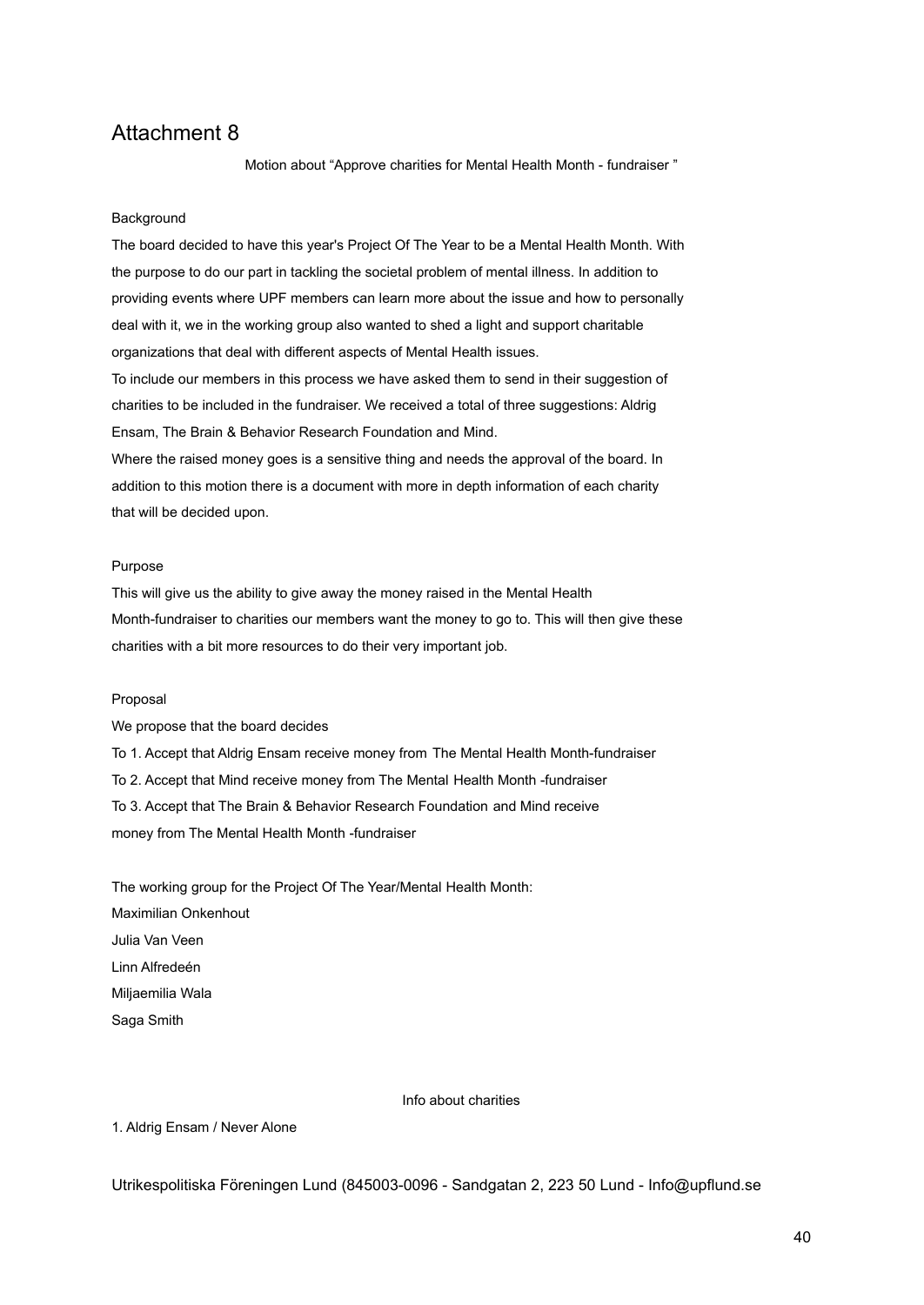About: Never Alone is a non-profit organisation founded by Charlie Eriksson in 2013 to contribute to a more open dialogue on mental illness. The purpose is to spread information and knowledge to break the silence and all taboos. Everyone can suffer either you or someone close to you. Never Alone's core message is that no one should have to suffer from mental illness in secret.

Learn more at: www.aldrigensam.com

Motivation: Because they do a great job and should be highlighted and can do great use of the money.

### 2. Mind

About: Swedish organisation for mental health, founded in 1931. They have a number of different call lines for suicide, parents, elderly, provide information and lobbying for mental health issuse. A part of the "Svenska Insamlingskontroll" - an independent organization that make sure that the money goes to the intended cause. Learn more at: https://mind.se/

Motivation: One of the biggest organisations that deals with mental health issues in Sweden

### 3. The Brain & Behavior Research Foundation

About: Founded in 1987 and aims to alleviate the suffering caused by mental illness by awarding grants that will lead to advances and breakthroughs in scientific research. 100% of the donation goes to grants, they are the top non-government grant funder in the U.S. and have funded 6,000+ grants for 418 million dollars.

'Learn more at: https://www.bbrfoundation.org/about

Motivation: We still have a very shallow understanding of the brain and we need to do more research.